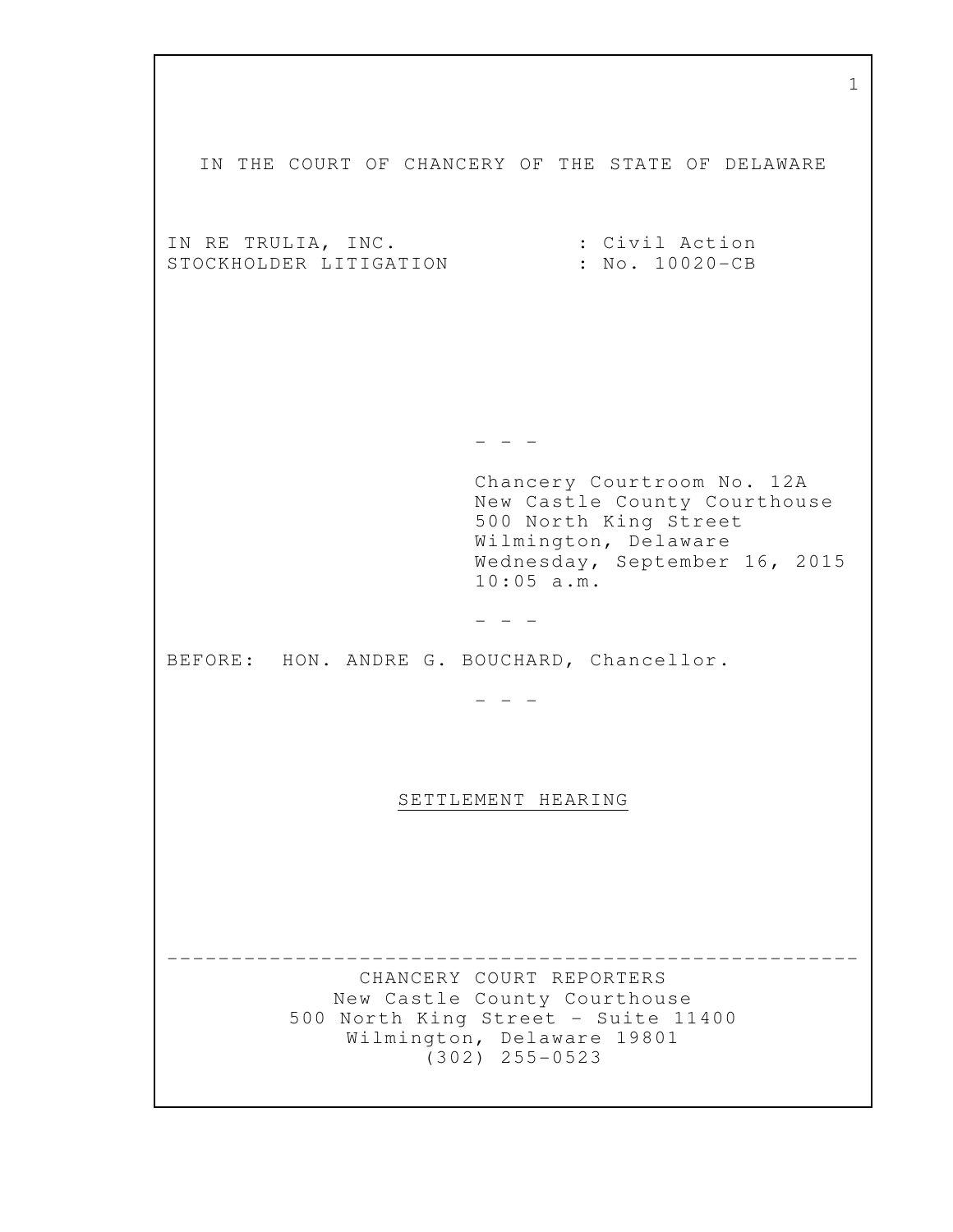|        | 2                                                                                           |
|--------|---------------------------------------------------------------------------------------------|
|        |                                                                                             |
| 1      | APPEARANCES:                                                                                |
| 2      | BRIAN D. LONG, ESQ.                                                                         |
| 3      | Rigrodsky & Long, P.A.<br>for Plaintiffs                                                    |
| 4      | RUDOLF KOCH, ESQ.<br>Richards, Layton & Finger, P.A.                                        |
| 5      | $-and-$<br>MICHAEL T. JONES, ESQ.                                                           |
| 6      | of the California Bar<br>Goodwin Procter LLP                                                |
| 7      | for Defendants Trulia, Inc., Pete Flint, Robert<br>Moles, Theresia Gouw, Greg Waldorf, Sami |
| 8      | Inkinen, Erik Bardman, and Steve Hafner                                                     |
| 9      | KEVIN M. COEN, ESQ.<br>Morris, Nichols, Arsht & Tunnell LLP                                 |
| 10     | for Defendants Zillow, Inc. and Zebra Holdco,<br>Inc.                                       |
| 11     |                                                                                             |
| 12     |                                                                                             |
| 13     |                                                                                             |
| 14     |                                                                                             |
| 15     |                                                                                             |
| 16     |                                                                                             |
| 17     |                                                                                             |
| $1\,8$ |                                                                                             |
| 19     |                                                                                             |
| 20     |                                                                                             |
| 21     |                                                                                             |
| 22     |                                                                                             |
| 23     |                                                                                             |
| 24     |                                                                                             |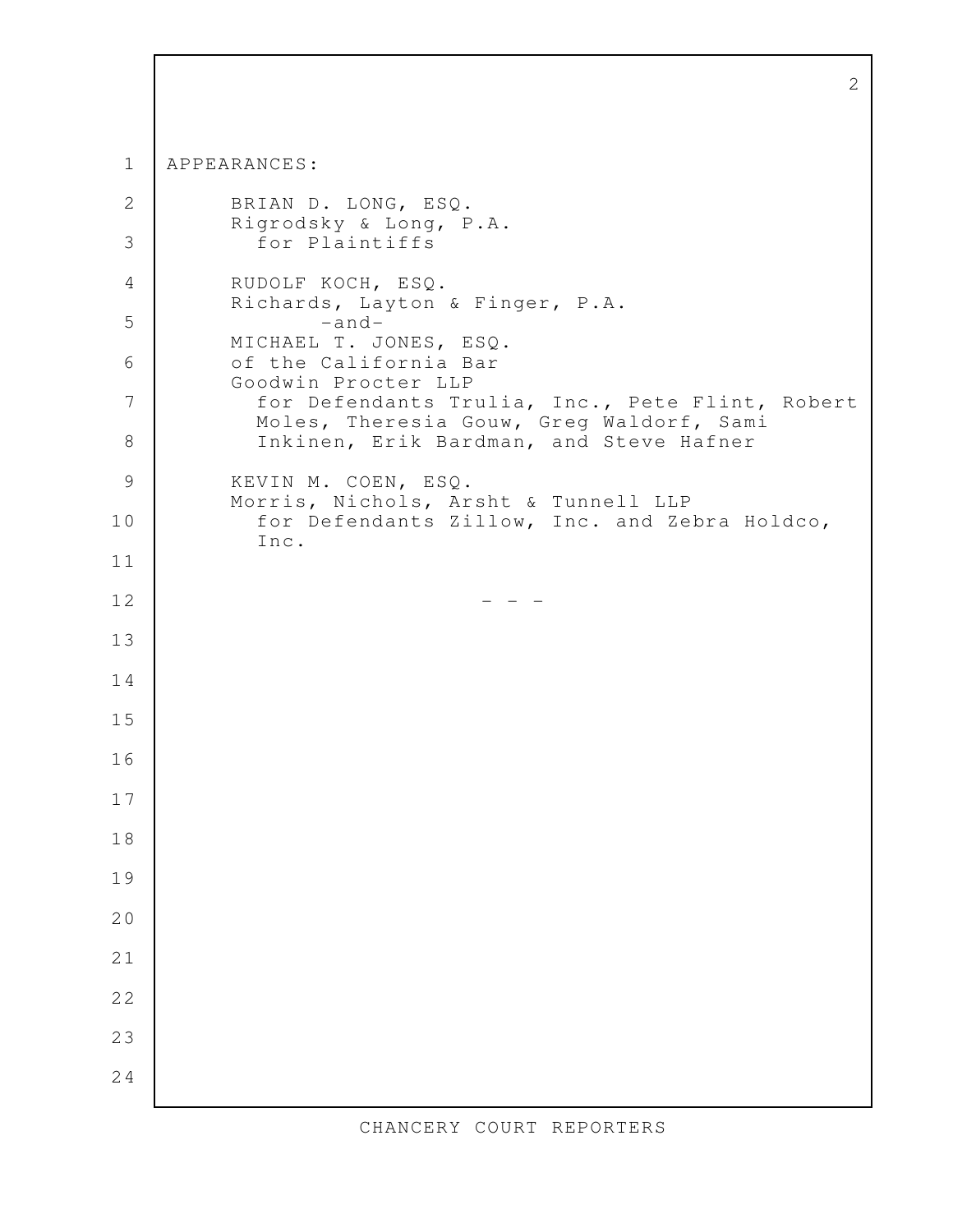MR. KOCH: Good morning, Your Honor. THE COURT: Good morning, Mr. Koch. MR. KOCH: I just rise to make one brief introduction. I have with me today my co-counsel, Mr. Michael Jones from Goodwin Procter. MR. JONES: Good morning, Your Honor. MR. KOCH: And we represent the Trulia defendants. THE COURT: Good morning. Mr. Long. MR. LONG: Good morning, Your Honor. May it please the Court, Brian Long from Rigrodsky & Long on behalf of plaintiffs. This is the time that the Court has set down for the consideration of the proposed settlement of Civil Action No. 10020, In re Trulia Stockholder Litigation. Notice of the proposed settlement was disseminated pursuant to the Court's June 12, 2015, scheduling order. Beginning on or around July 17, 2015, almost 13,000 copies of the notice were mailed. Mailing of the notice was attested to by an affidavit submitted on August 28, 2015, by Markham Sherwood of Kurtzman Carson Consultants. To date, plaintiffs' counsel are unaware of any objections to the settlement, class 1 2 3 4 5 6 7 8 9 10 11 12 13 14 15 16 17 18 19 20 21 22 23 24

3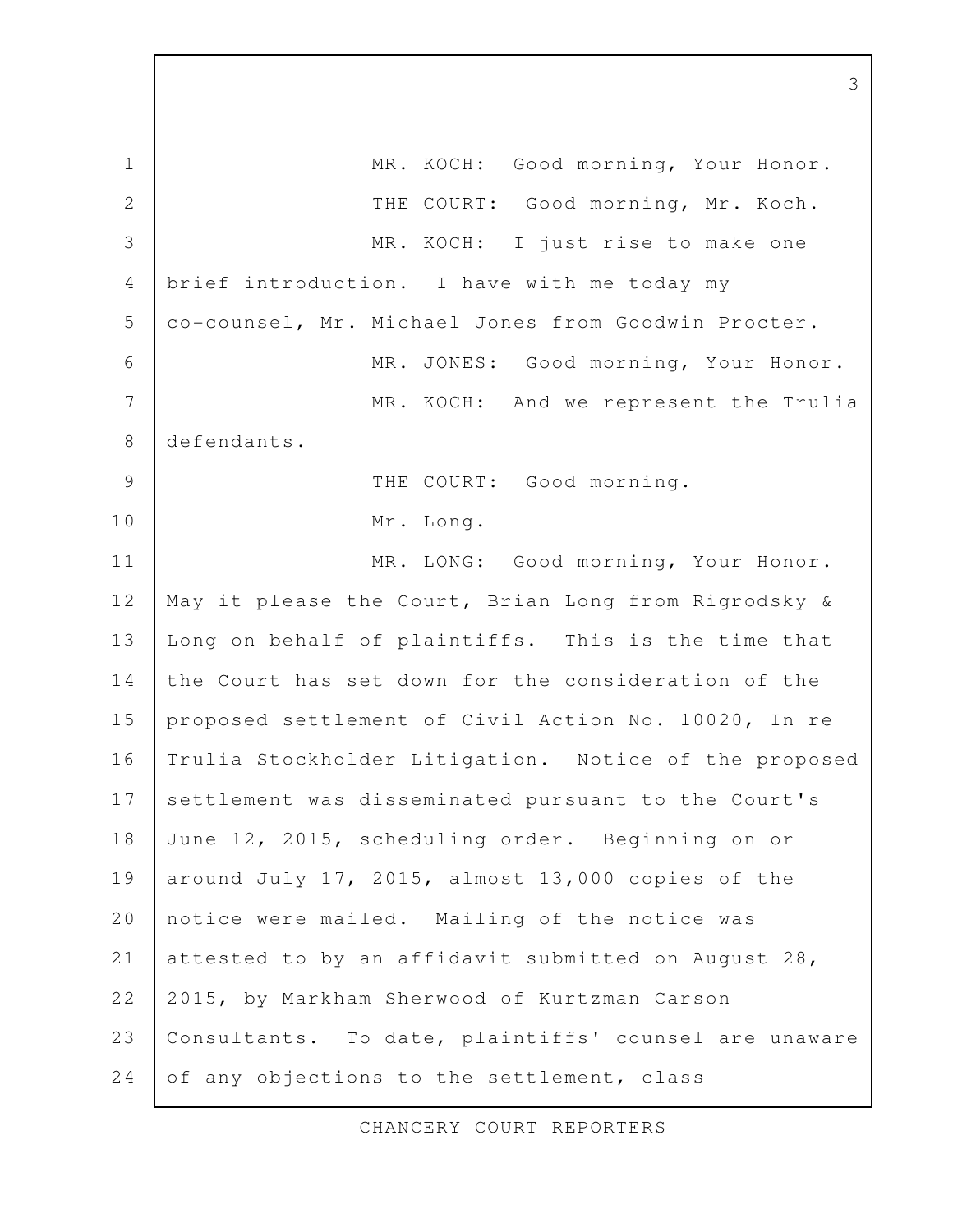certification, or to the requested award for the attorneys' fees and expenses. I'd also note for the record that I canvassed the well before the hearing, as well as the courtroom, and that no one here today is to object. In fact, my colleagues from Andrews & Springer actually represent one of the plaintiffs in the case. THE COURT: I'm sorry. Could you repeat the last part of what you said? MR. LONG: Sure. THE COURT: About Mr. Andrews. I'm not sure what -- MR. LONG: Yeah. My colleagues, they represent one of the plaintiffs in one of the later consolidated actions. THE COURT: All right. MR. LONG: So turning to the challenged transaction, this was a deal that was announced on July 28, 2014. It's a stock deal through which, eventually, Zillow would acquire Trulia pursuant to the merger agreement. The exchange ratio was .444 shares of the holding company common stock. It equated to approximately 33 percent equity for the holders of Trulia, and the remaining 67 percent would 1 2 3 4 5 6 7 8 9 10 11 12 13 14 15 16 17 18 19 20 21 22 23 24

4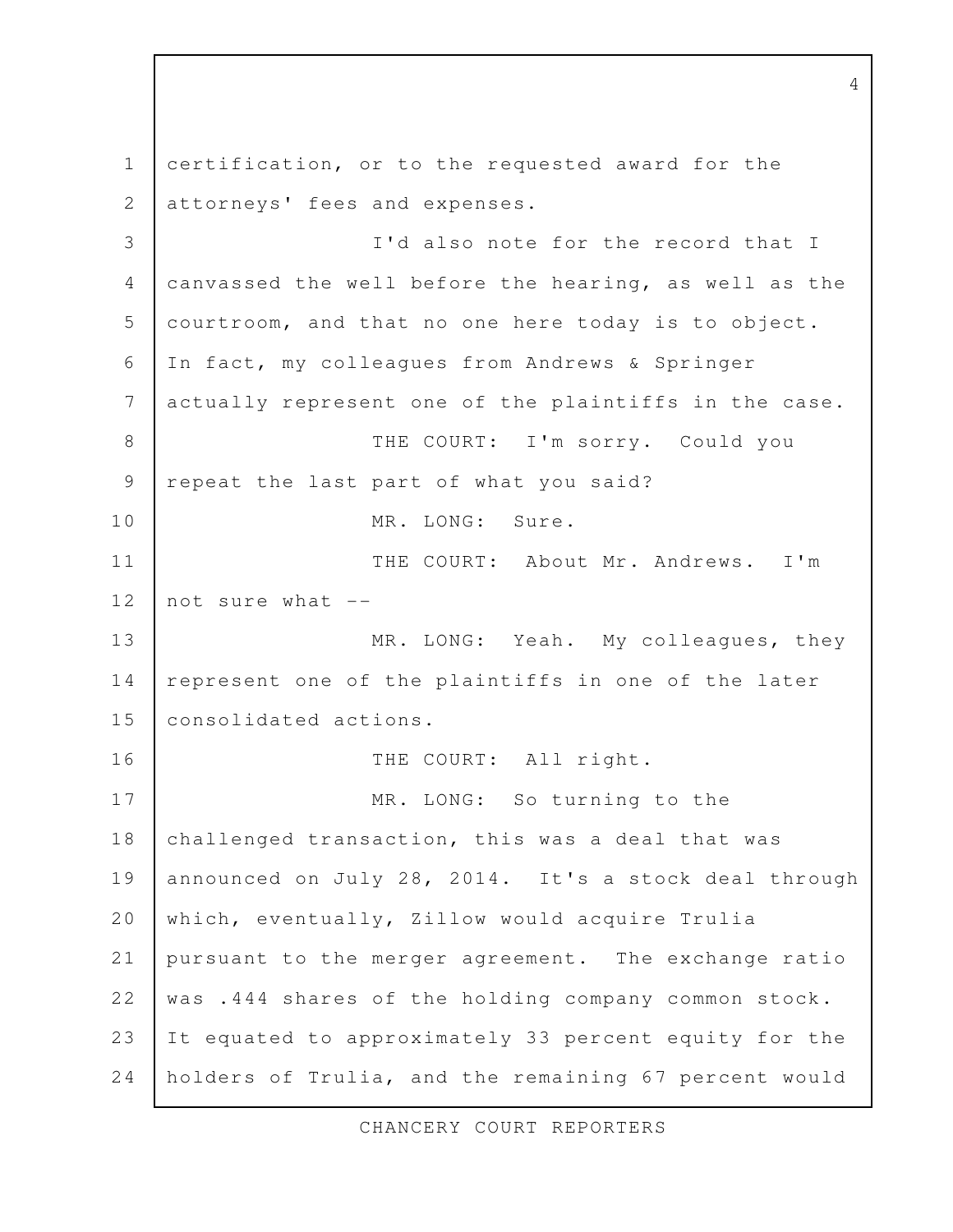go to the stockholders of Zillow. We've been in front of Your Honor several times over the past few weeks: Open Table, TW Telecom, World Energy. Before I go through sort of the background of the litigation, I guess I would harken this one much closer to World Energy than to the others. I know Your Honor's expressed some concerns about what you called self-expediting matters. This, candidly, there was no hearing on a motion for expedited discovery. THE COURT: Well, in fact, wasn't the stipulated schedule entered the same day as the motion for expedition was filed? MR. LONG: No. The stipulated schedule was entered the same day that the consolidation order was filed. THE COURT: Okay. MR. LONG: I think we filed the motion for expedited discovery back -- I think it was September 24th. THE COURT: Okay. MR. LONG: And it actually was the subject of a lot of negotiation. THE COURT: All right. 1 2 3 4 5 6 7 8 9 10 11 12 13 14 15 16 17 18 19 20 21 22 23 24

5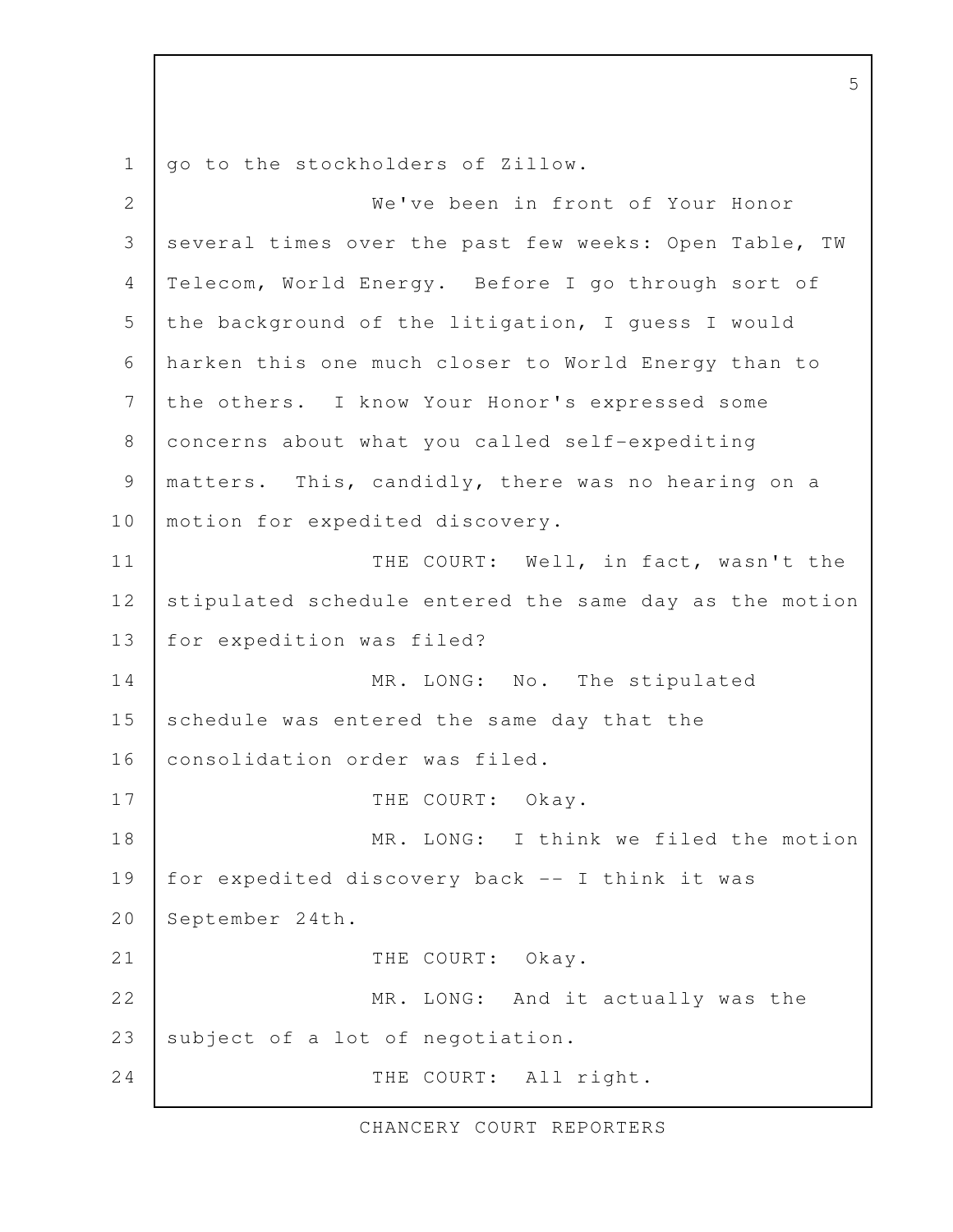MR. LONG: And so we didn't submit the scheduling order until a couple of things had gotten worked out, consolidation being one of them. And then, once we were able to lock down everything and go through all the negotiations with respect to the documents, the search terms, the e-mails, everything that we had to do in that part, then, you know, we had an agreement and we went forward. THE COURT: What was the date, again, of the MOU? MR. LONG: The date of the MOU was --I want to say November 19th. THE COURT: Why did it take so long for us to get to this point? This deal happened over a year ago. MR. LONG: Sure. Well, a couple of reasons. The transaction closed -- didn't close - let me just get that right. So the MOU was November 19. The stockholder vote actually wasn't until several weeks later, in December. And so in that regard, normally -- it's unusual, at least in my experience, to wrap up the confirmatory discovery before the deal closes. Here, it was a large transaction, 1 2 3 4 5 6 7 8 9 10 11 12 13 14 15 16 17 18 19 20 21 22 23 24

CHANCERY COURT REPORTERS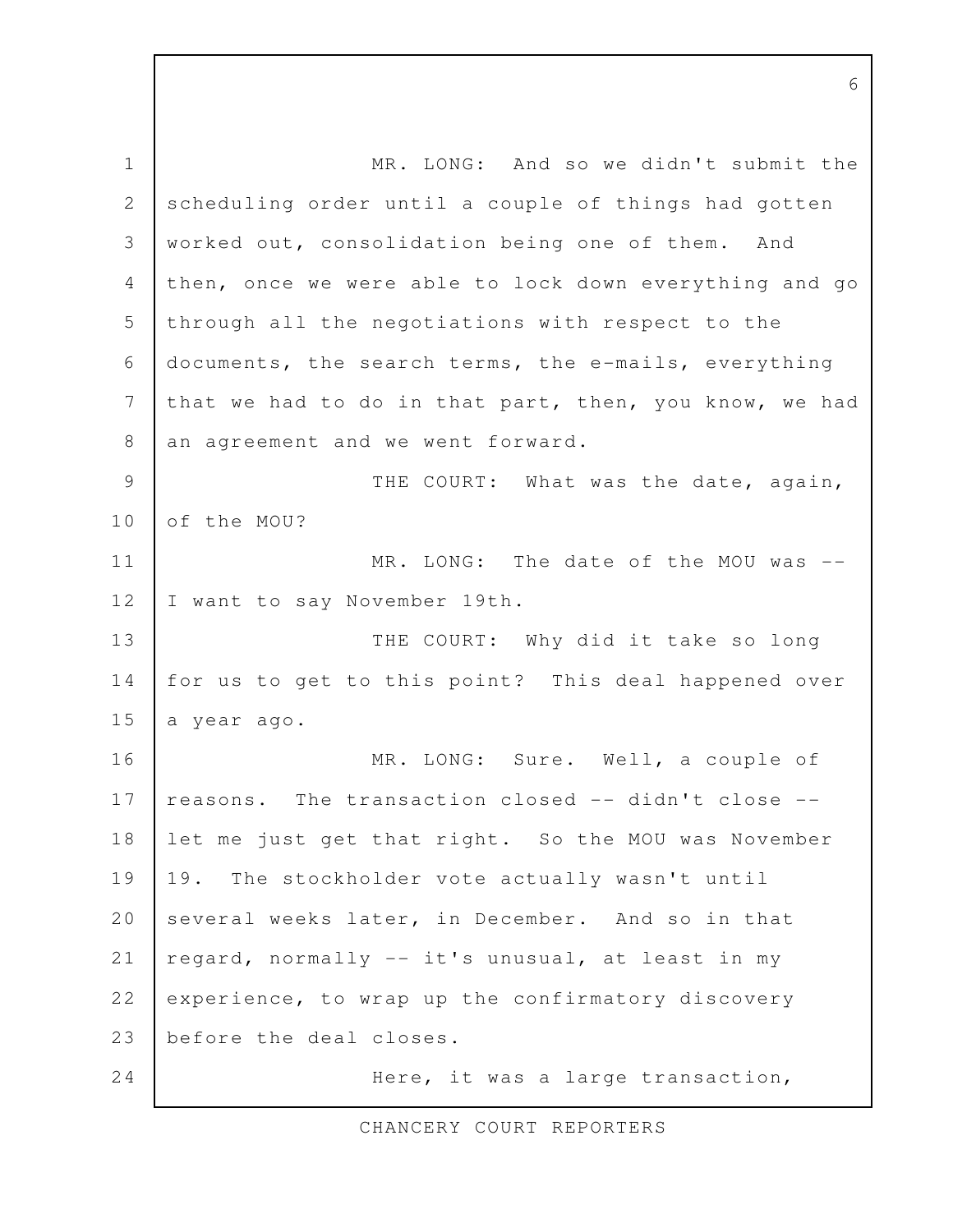| $\mathbf 1$ | \$3.5 billion. It was a strategic transaction. And so  |
|-------------|--------------------------------------------------------|
| 2           | there was a very -- as I understand, a rigorous        |
| 3           | antitrust clearance process. So we didn't get the --   |
| 4           | you know, the MOU was before Thanksgiving. We didn't   |
| 5           | really pick up until after the beginning of the new    |
| 6           | year, in terms of scheduling confirmatory discovery.   |
| 7           | Scheduled confirmatory discovery. I                    |
| 8           | think the confirmatory deposition, Mr. Waldorf, was    |
| 9           | sometime in the mid-February range. And I think it     |
| 10          | wasn't until after that that they got the necessary    |
| 11          | clearance from the FTC to close the deal. So it took   |
| 12          | three or four months, I think, from that point to      |
| 13          | negotiate the terms of the stipulation and settlement. |
| 14          | Again, nothing was easy in this one.                   |
| 15          | The negotiations over the fee dragged things out, to   |
| 16          | be candid. And then I think this one -- you know, we   |
| 17          | submitted it, I want to say, in July. And it was --    |
| 18          | we're 90 days. I think part of this also has to do     |
| 19          | with Your Honor's schedule, making sure that we had    |
| 20          | the requisite amount of time for notice. We are        |
| 21          | mindful of trying to keep things moving forward.       |
| 22          | Sometimes things are out of our control. Sometimes     |
| 23          | things slip through, candidly.                         |
| 24          | So we were able to negotiate the scope                 |

CHANCERY COURT REPORTERS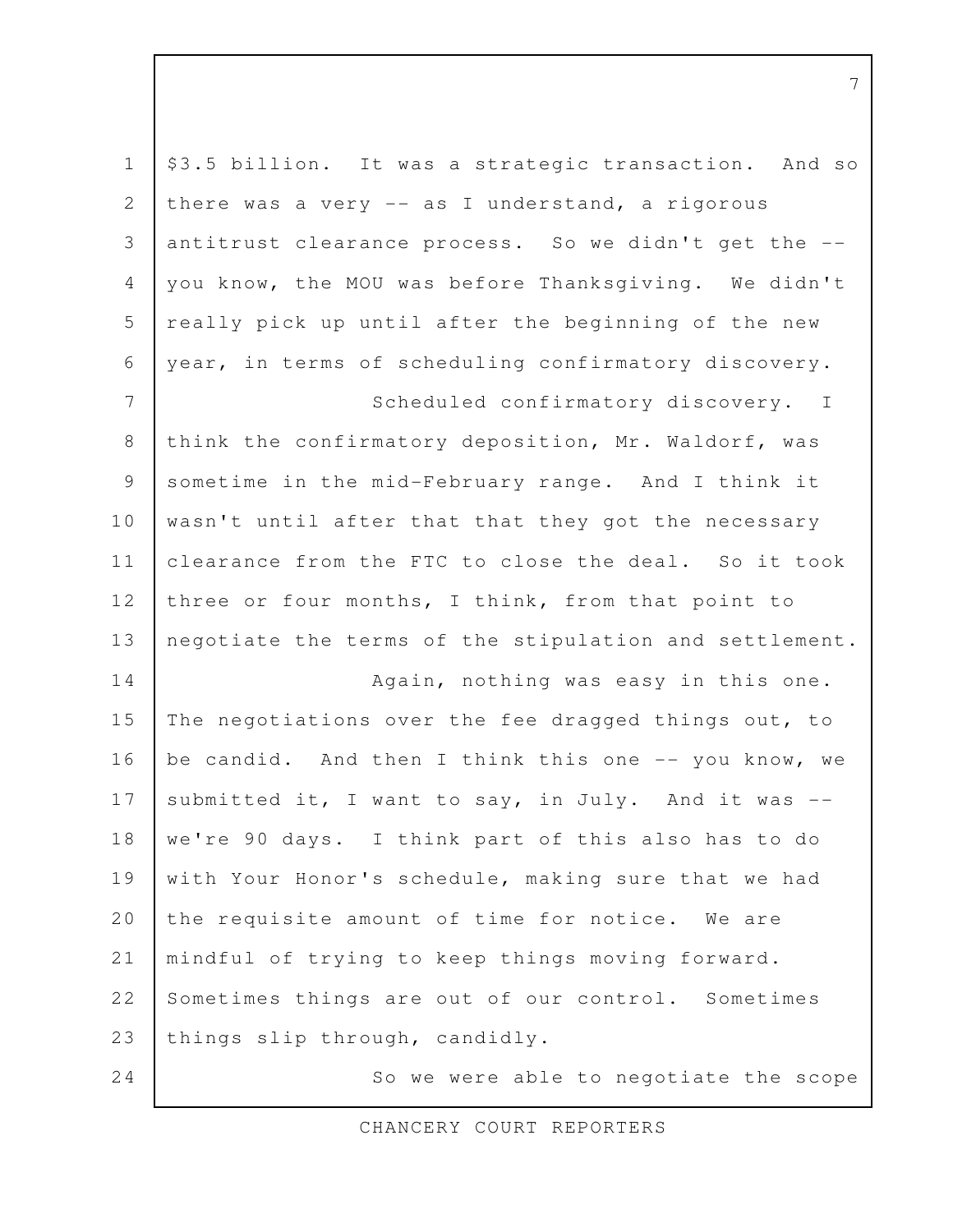of expedited discovery. As I said, it wasn't a huge production of documents, a little more than a bankers' box, but it was core documents, core presentations, bankers' books, e-mails from several custodians, you know, and a wrangle back and forth over search terms. And we took two adversarial depositions. 1 2 3 4 5 6

We didn't make a settlement demand until after we had completed the depositions. We made the demand. We had discussions with the defendants about the scope of our demand. You know, we asked for several things. It became clear after a while the only thing we were going to be able to do, in terms of settlement, was going to be the disclosures. Doesn't mean we didn't ask for more. We weren't -- we didn't think we were heading towards a settlement that we wanted, and so we had to file our opening PI brief. And I think we filed that -- I think we filed that on or around November 4. THE COURT: So remind me what you put at issue in your opening PI brief. MR. LONG: Sure. THE COURT: Other than disclosures. 7 8 9 10 11 12 13 14 15 16 17 18 19 20 21 22

MR. LONG: Well, I mean, obviously, there was a detailed recitation of the facts we 23 24

CHANCERY COURT REPORTERS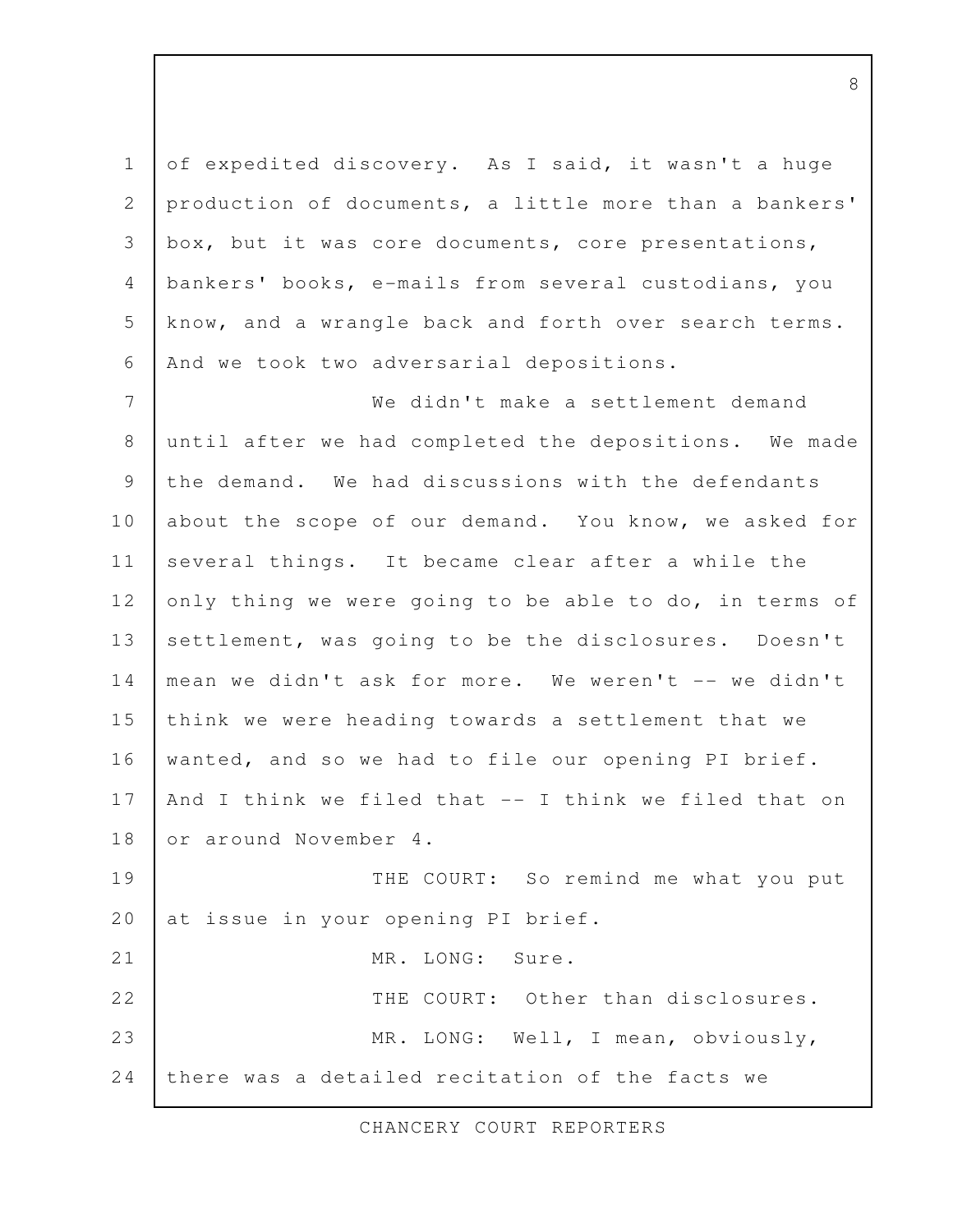expressed -- THE COURT: I meant like a legal theory for relief. MR. LONG: The sole focus of the PI brief was three discrete disclosure issues -- THE COURT: The same ones that were the basis of settlement, or different ones? MR. LONG: The same ones, and then there was an additional one I'd like to talk about as well. THE COURT: Okay. MR. LONG: So we basically got everything we asked for in the PI brief plus one other one that I think is also material, in light of the circumstances. So, you know, against that backdrop, we'd also served subpoenas, deposition notices. Sort of came at this as we were going to have to litigate this aggressively. We were able to work things out. Now, I'm not going to speak for my colleagues. I'd like to think that when they read the brief in support of the motion for expedited discovery, they perceived some risk, at least as to the relief we were requesting in that motion. I'd also like to think that when they read the PI brief we 1 2 3 4 5 6 7 8 9 10 11 12 13 14 15 16 17 18 19 20 21 22 23 24

9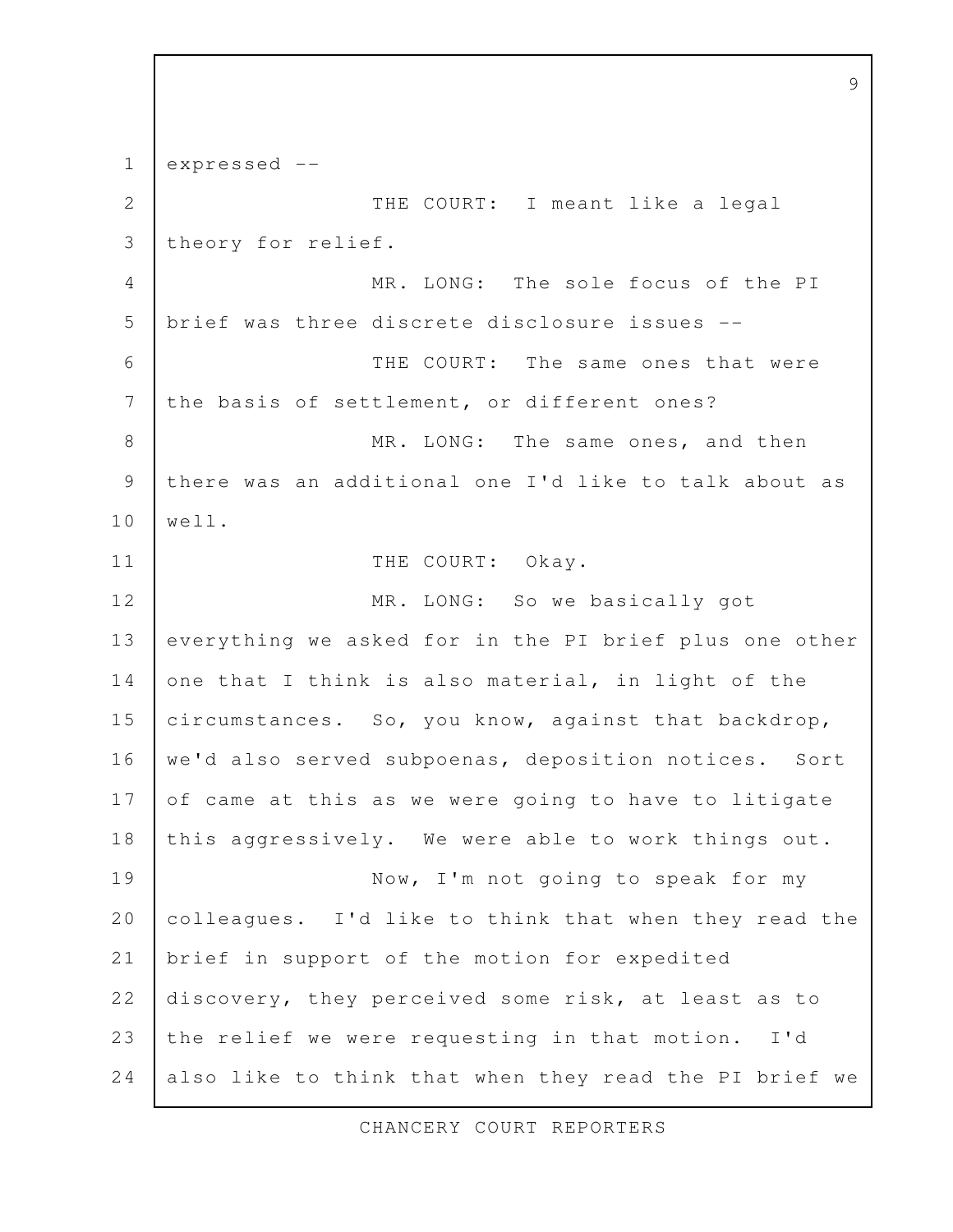filed, they were concerned about some level of risk about the disclosure-based injunctive relief. So that takes us, then, through to the stipulation of settlement. It did take a little bit longer than we'd like to get that done, but we were able to do that, submit papers, and then we're here today for consideration of the proposed settlement. With respect to class certification, our arguments are in our papers. There were approximately, I'm going to say, 37.78 million shares of Trulia common stock outstanding. I think all of the prerequisites of Rule 23(a) and (b) are met here. I'd also respectfully submit that the settlement that we're proposing to Your Honor today is fair, reasonable, and adequate. We did go to some length in our papers to try to set forth the give versus the get here. Again, this is a disclosure-only settlement. I mean, there were risks that we faced. They're detailed in the brief. This was a stock-for-stock transaction. There would have been a strong argument by the defendants that Revlon didn't apply. We had arguments, we had our theories. It was a single-bidder process. THE COURT: What was your theory that 1 2 3 4 5 6 7 8 9 10 11 12 13 14 15 16 17 18 19 20 21 22 23 24

CHANCERY COURT REPORTERS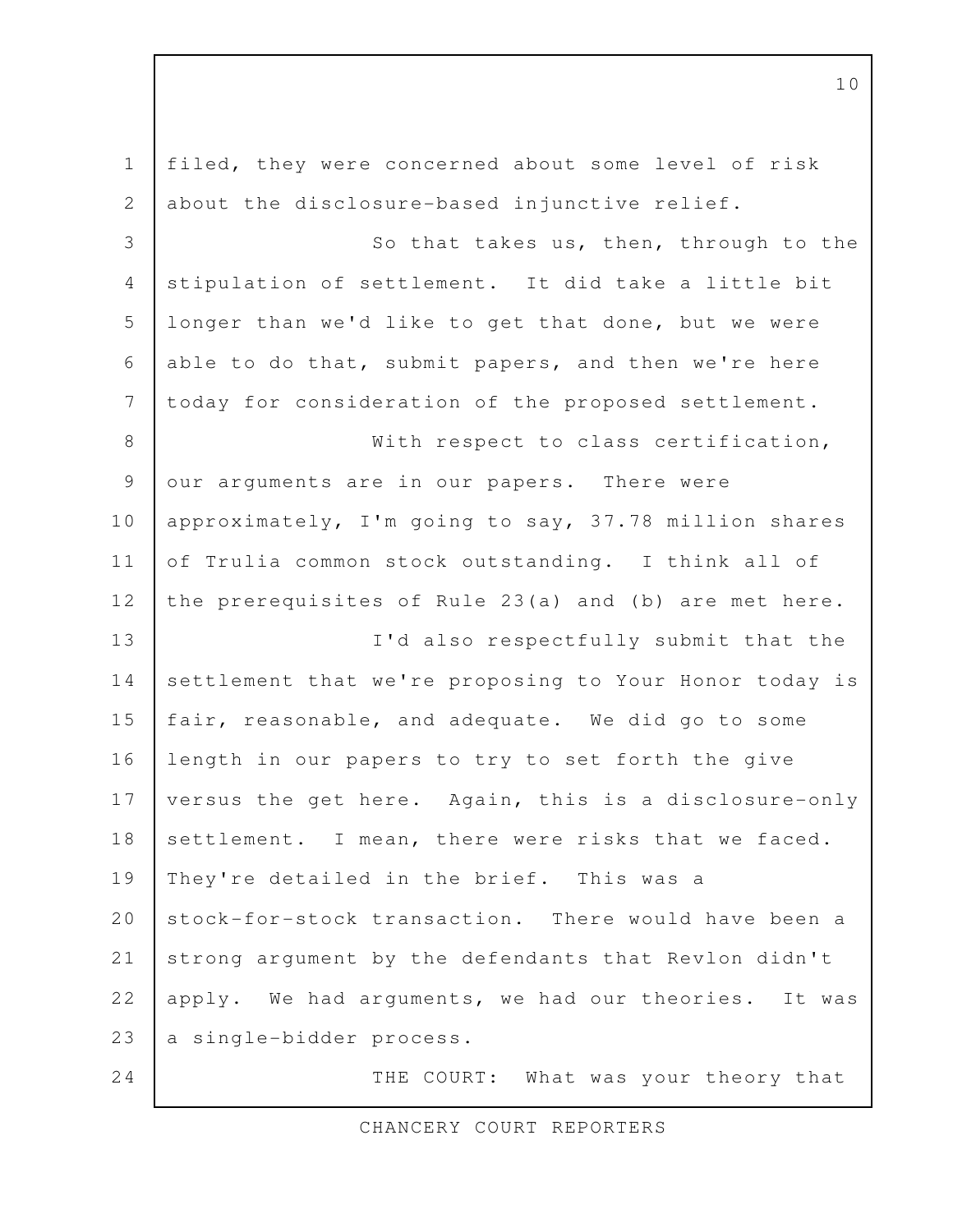Revlon would apply in this deal? MR. LONG: Well, I mean, in the end, I don't have a theory that Revlon would apply. I mean, we've taken a look at everything. It was a single-bidder process. There was no presigning market check. The board tried to include -- the transaction included the board trying to include a go-shop in the merger agreement. Eventually, after consideration, consultation with their advisors, and including their lawyers, they decided to take the bird in the hand. THE COURT: Right. What was the percent of the deal that was in the breakup fee? MR. LONG: 2.75 percent. There was a \$69 million breakup fee. THE COURT: How is it -- what's the denominator in that calculation? MR. LONG: I think it's the 37.78 million shares. THE COURT: No. I mean, I know what the fee was, but what was, basically, the implied market value that was applied to Trulia to determine the percentage of the breakup fee? If you know. MR. LONG: Yeah. I don't want to 1 2 3 4 5 6 7 8 9 10 11 12 13 14 15 16 17 18 19 20 21 22 23 24

CHANCERY COURT REPORTERS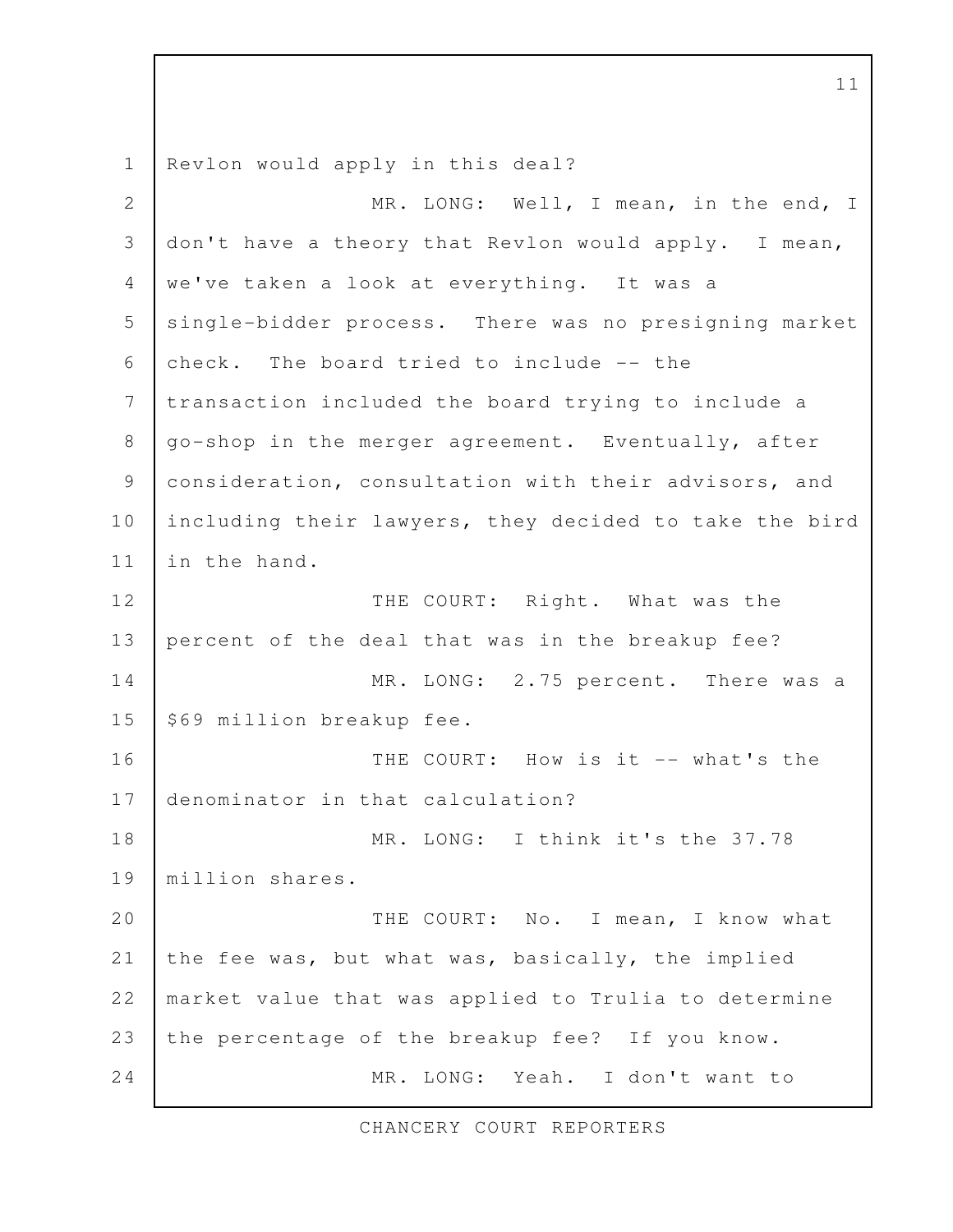speculate. I think it was, you know, the value at the time of closing, in terms of the market price of Zillow stock. But I'll be candid. Standing here today, I just can't remember, for the life of me. THE COURT: I'd be surprised if it's closing value. Usually those are calibrated at the time the deal is done, but all right. MR. LONG: All right. So we turn to the disclosures. There are just a few discrete disclosures that we got here. THE COURT: Start with your best one. MR. LONG: Sure. I have two best ones. The one that I like the best is the disclosure of the additional synergy numbers. So -- THE COURT: All right. MR. LONG: So originally, in the S-4 originally, there was a disclosure to the effect that, you know, they were looking at \$100 million in synergies. All right? Through discovery, we discerned that, in fact, the board of Trulia thought that \$175 million in synergies was achievable. Now, this is significant, for a couple of reasons. First and foremost, you take the 37.78 million shares, that's another \$1.98 a share in synergies. Now, I'm 1 2 3 4 5 6 7 8 9 10 11 12 13 14 15 16 17 18 19 20 21 22 23 24

CHANCERY COURT REPORTERS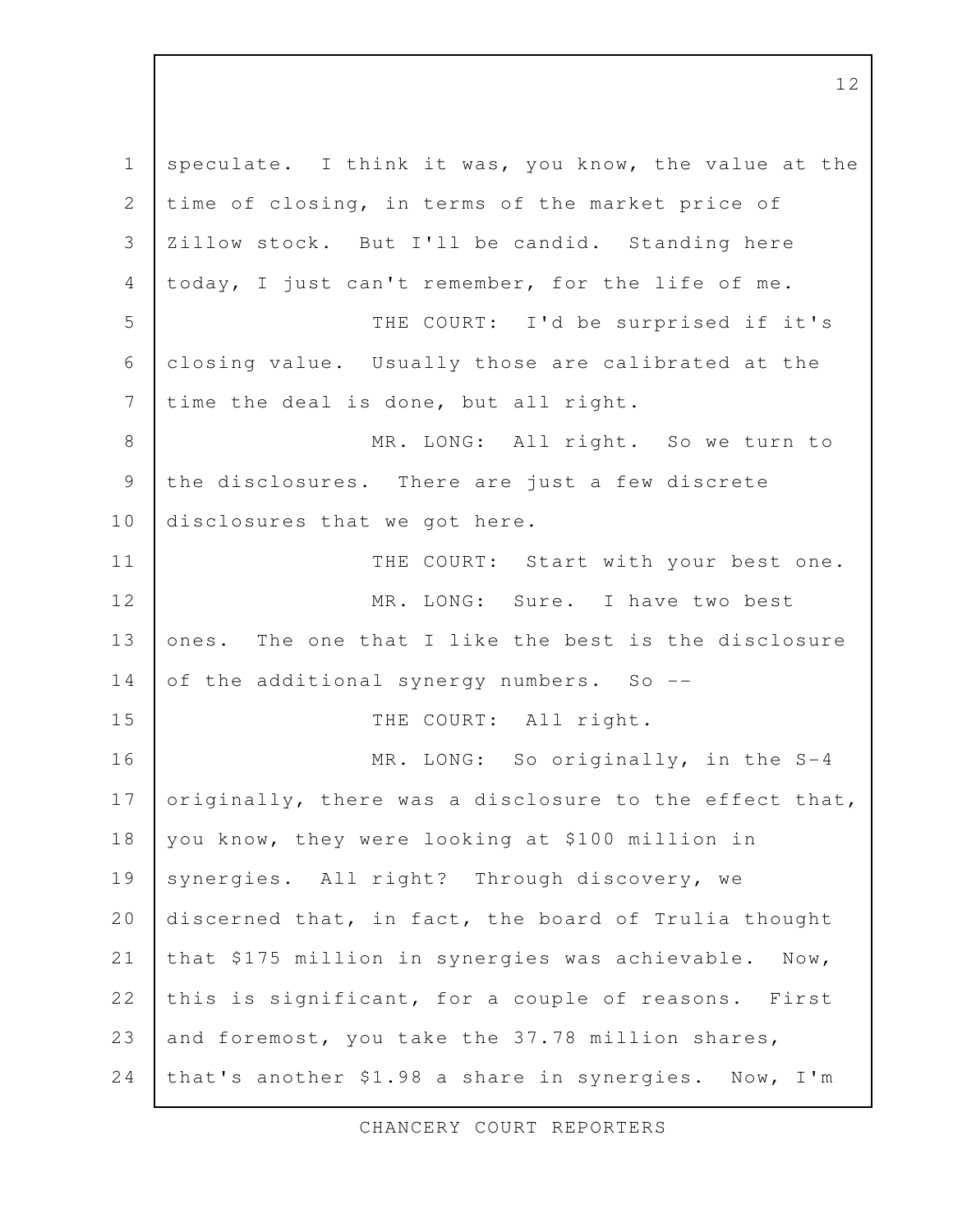not suggesting -- I'm not suggesting that that's another \$2 a share that could, you know, have gone to the shareholders of Trulia, but this is information that wasn't disclosed. I mean, there was another \$1.98 in value, potentially, to the buyer. And perhaps there was something more that the board could have pushed for in terms of additional consideration. THE COURT: Well, okay. You're going to have to explain that a little bit more for me. But on page 123 of the Definitive, there is a little chart, even though it's only two lines, that says "Trulia Management Estimated Synergies." And there are numbers from 2014 estimated to 2024 estimated, including 175 million in 2016. Now, if I understand the disclosures that were made correctly, that was in the Definitive long before you came along; is that right? MR. LONG: That might be. I'm embarrassed, I might just be mistaken. My recollection was that this wasn't disclosed. But there's another reason why it's material. THE COURT: All right. Well, tell me the other reason. 1 2 3 4 5 6 7 8 9 10 11 12 13 14 15 16 17 18 19 20 21 22 23 24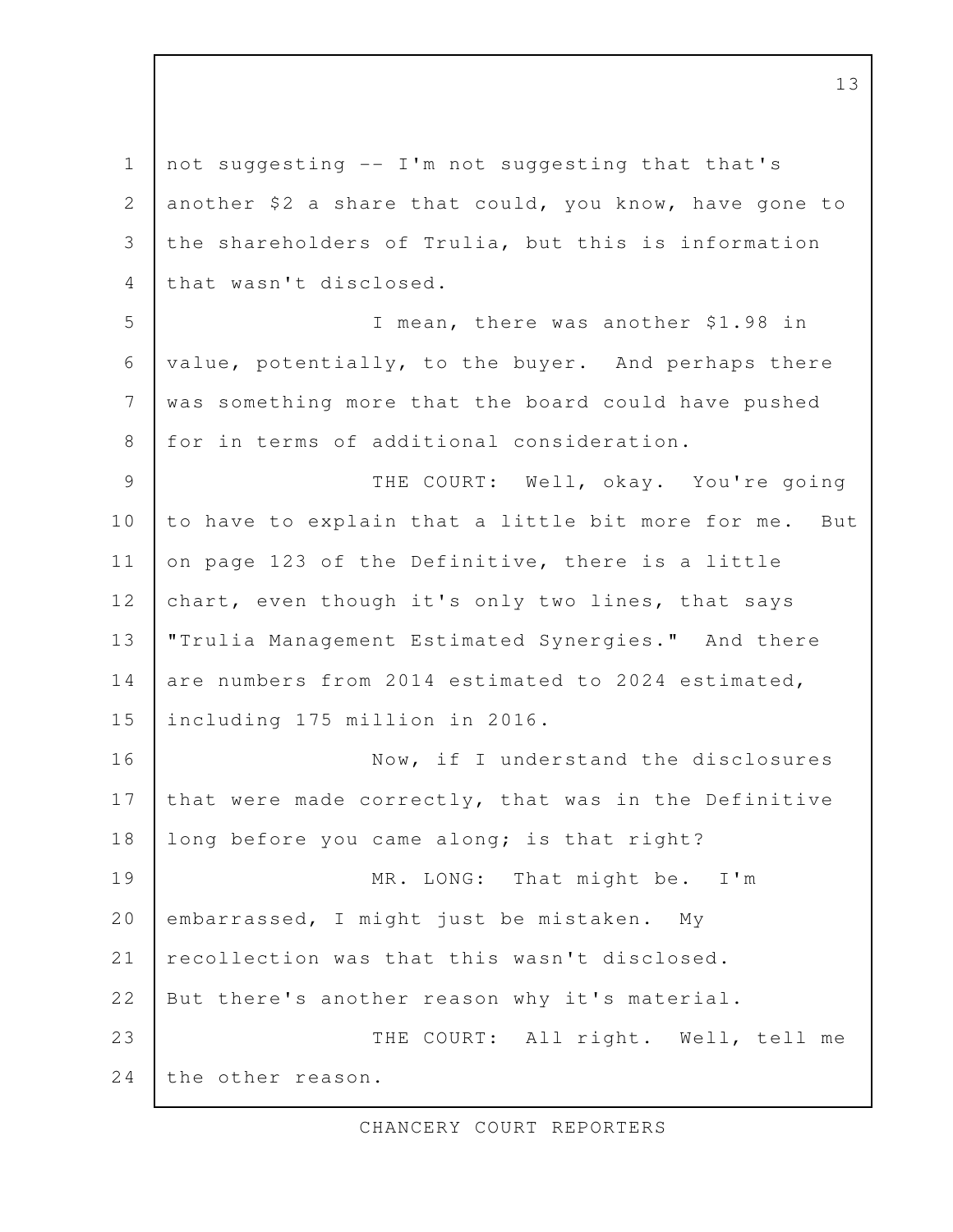MR. LONG: Sure. JPMorgan used the \$175 million synergy in one of its analyses, all right? They did a value-creation analysis. THE COURT: Right. MR. LONG: And there was no disclosure originally about, you know, the level of synergies that were used in the two respective analyses. THE COURT: Well, but they did, for example -- let me find that part. So if I look at page 130 of the Definitive, which is the value-creation analysis that was done based on an intrinsic-value approach -- MR. LONG: Right. The intrinsic-value approach. THE COURT: Now, I get your point that when you get to subpart 3 of what I guess is the second sentence, it doesn't say some specific synergy value for any particular year. But it does say that when they did this analysis, that they present-valued Trulia's management-expected after-tax synergies; right? Minus certain costs. And those synergies are the table I just referred to on page 123; right? So that's in there. MR. LONG: Well, the fact of the 1 2 3 4 5 6 7 8 9 10 11 12 13 14 15 16 17 18 19 20 21 22 23 24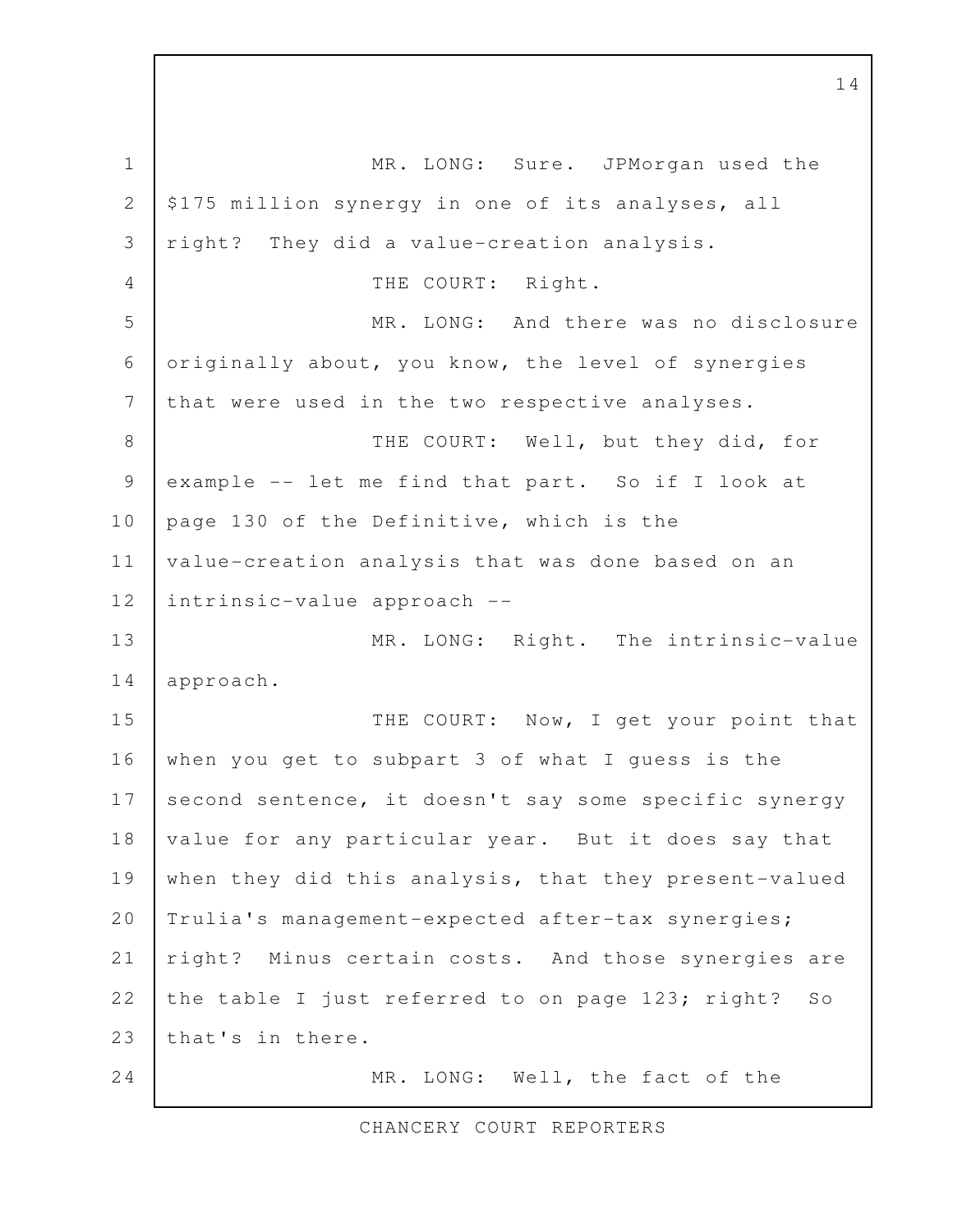matter is, in the market-based approach they used -- THE COURT: We'll get to the market-based approach. But isn't it telling you where the synergies are coming from in the intrinsic-value approach? MR. LONG: One could conclude that, yes. THE COURT: Now, let's go to the market approach for a second. Would you agree with me that even JPMorgan, in the disclosures concerning JPMorgan's analysis, put less emphasis or less importance on the market approach? And I say that because it all appears under the heading "Other Information." My reading of it -- and if you disagree with me, you can tell me -- is that the "other information" is things that were less significant to JPMorgan than the things that came before that part. MR. LONG: I think that's a fair reading as well. THE COURT: All right. MR. LONG: I think what's obfuscated is the fact that if you look at them side by side - if you have them side by side, if they'd have used the \$100 million synergy number, the value-creation -- it 1 2 3 4 5 6 7 8 9 10 11 12 13 14 15 16 17 18 19 20 21 22 23 24

CHANCERY COURT REPORTERS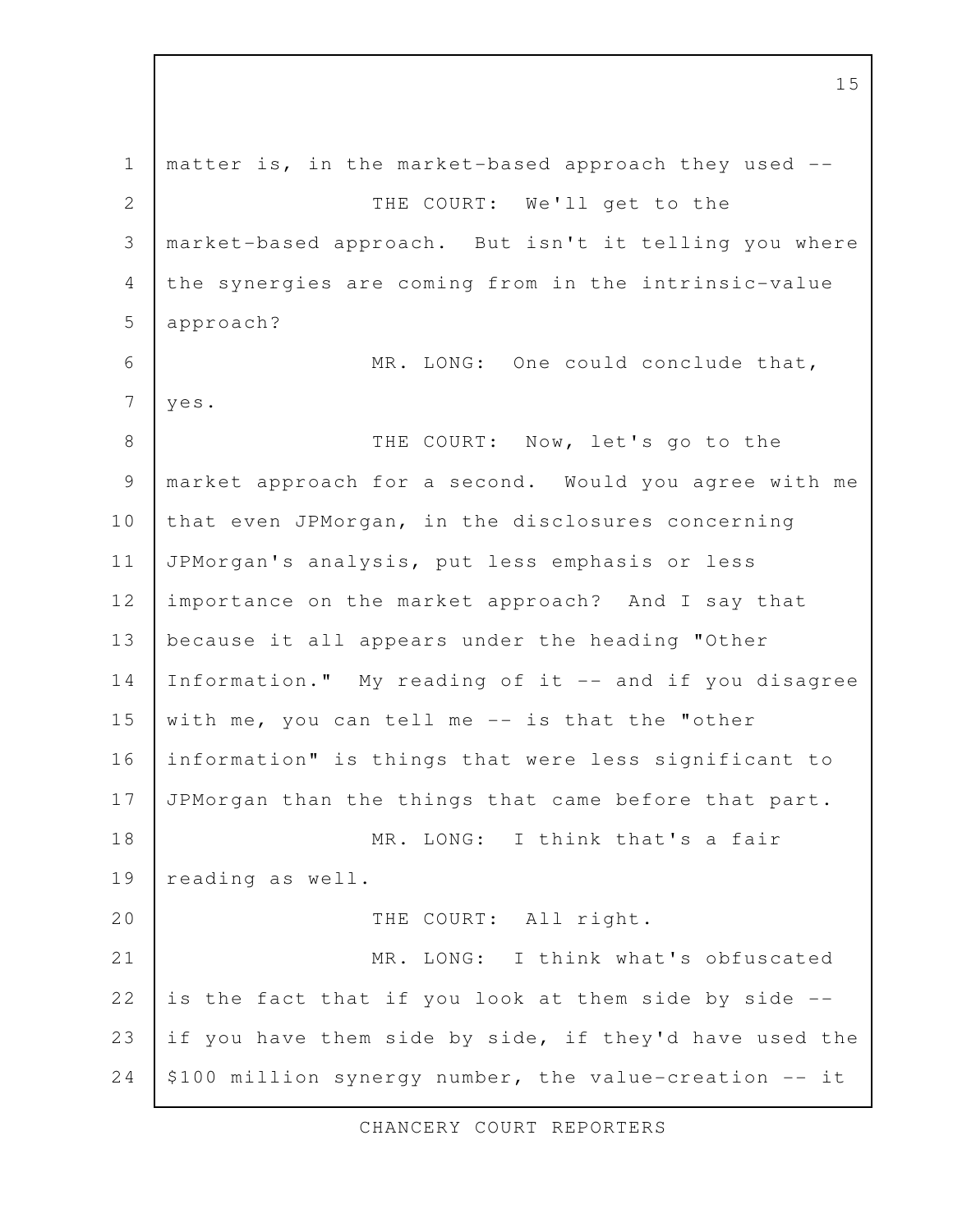would have only been 16 percent under -- THE COURT: I'm sorry. Could you just repeat that? I didn't hear it. MR. LONG: Yeah. No, no. I'm going to go through my calculation. I don't know that it matters. You know, using the \$100 million synergies number, you would be looking at value creation in the realm of 16 percent. THE COURT: All right. Could you just explain to me the 16 percent you're referring to again. MR. LONG: Sure. You look at -looking on page 130, there's a reference at the bottom of the paragraph to the effect that the implied pro forma accretion in economic equity value to the holders of Trulia common stock is 28 percent. THE COURT: Right. Okay. That's the bottom line. Right. MR. LONG: Sure. That's the bottom line. That's using the \$175 million synergy number. THE COURT: Right. MR. LONG: So they don't -- you know, it's not clear -- it wasn't clear to me, at least, wasn't clear to our expert, at least -- that they were 1 2 3 4 5 6 7 8 9 10 11 12 13 14 15 16 17 18 19 20 21 22 23 24

CHANCERY COURT REPORTERS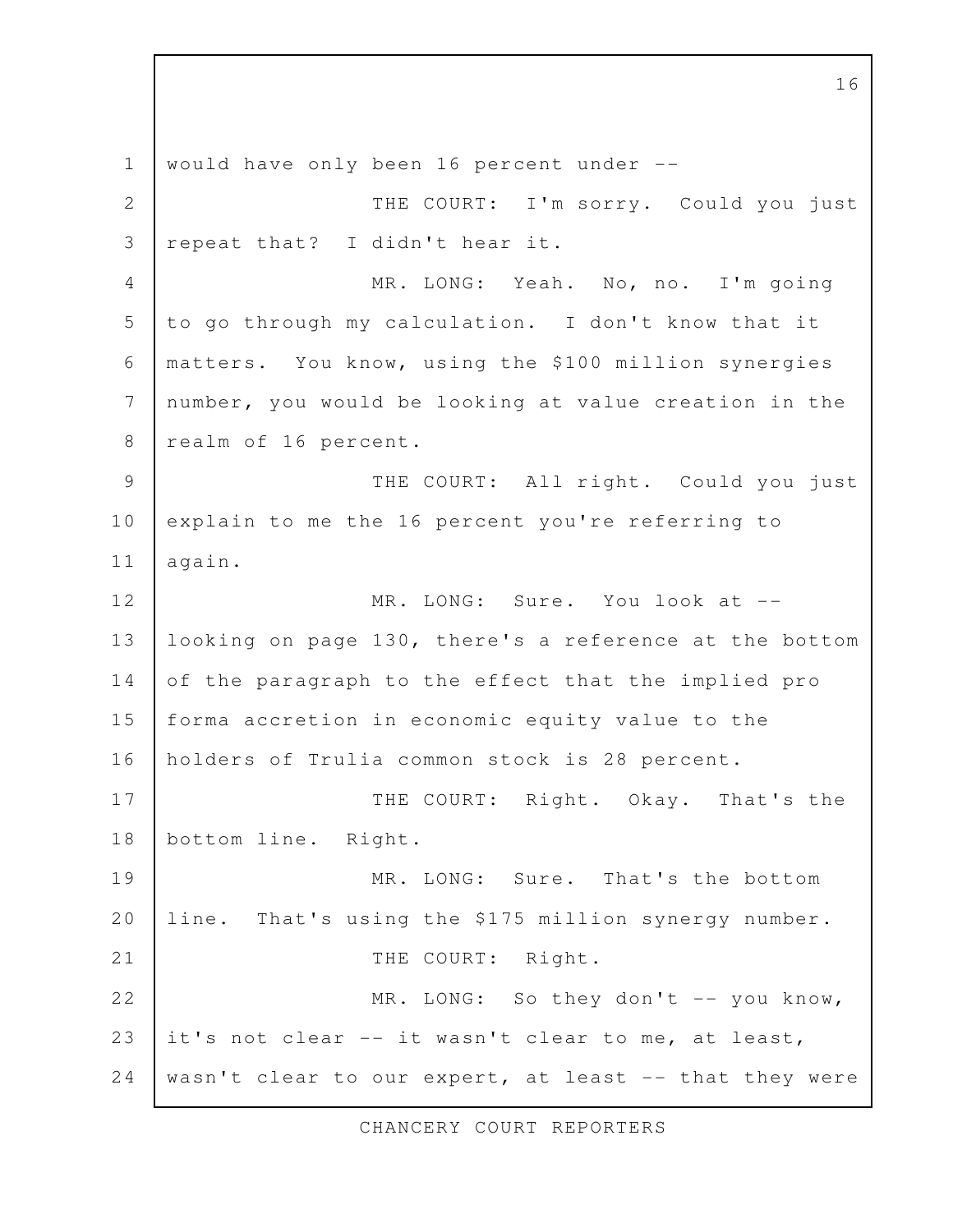using the \$175 million synergy number. It wasn't clear that JPMorgan had used the \$175 million synergy number here. So if they had, you'd only be looking at value creation on the level of 16 percent. THE COURT: And I'm just not following how you've got to 16 percent. MR. LONG: Well, first, I mean, it's reflected in the board book on page 741, I think. THE COURT: That, I don't have. Can you just explain to me the math? MR. LONG: Sure. THE COURT: I just didn't understand it. MR. LONG: No, no. I think I can. We're looking at -- this is how I did it. It's very simple. THE COURT: Okay. MR. LONG: You have \$100 million of synergies, versus 175. THE COURT: Right. That's for a particular year. MR. LONG: Sure. Sure. These are the assumptions -- THE COURT: And some multiple is 1 2 3 4 5 6 7 8 9 10 11 12 13 14 15 16 17 18 19 20 21 22 23 24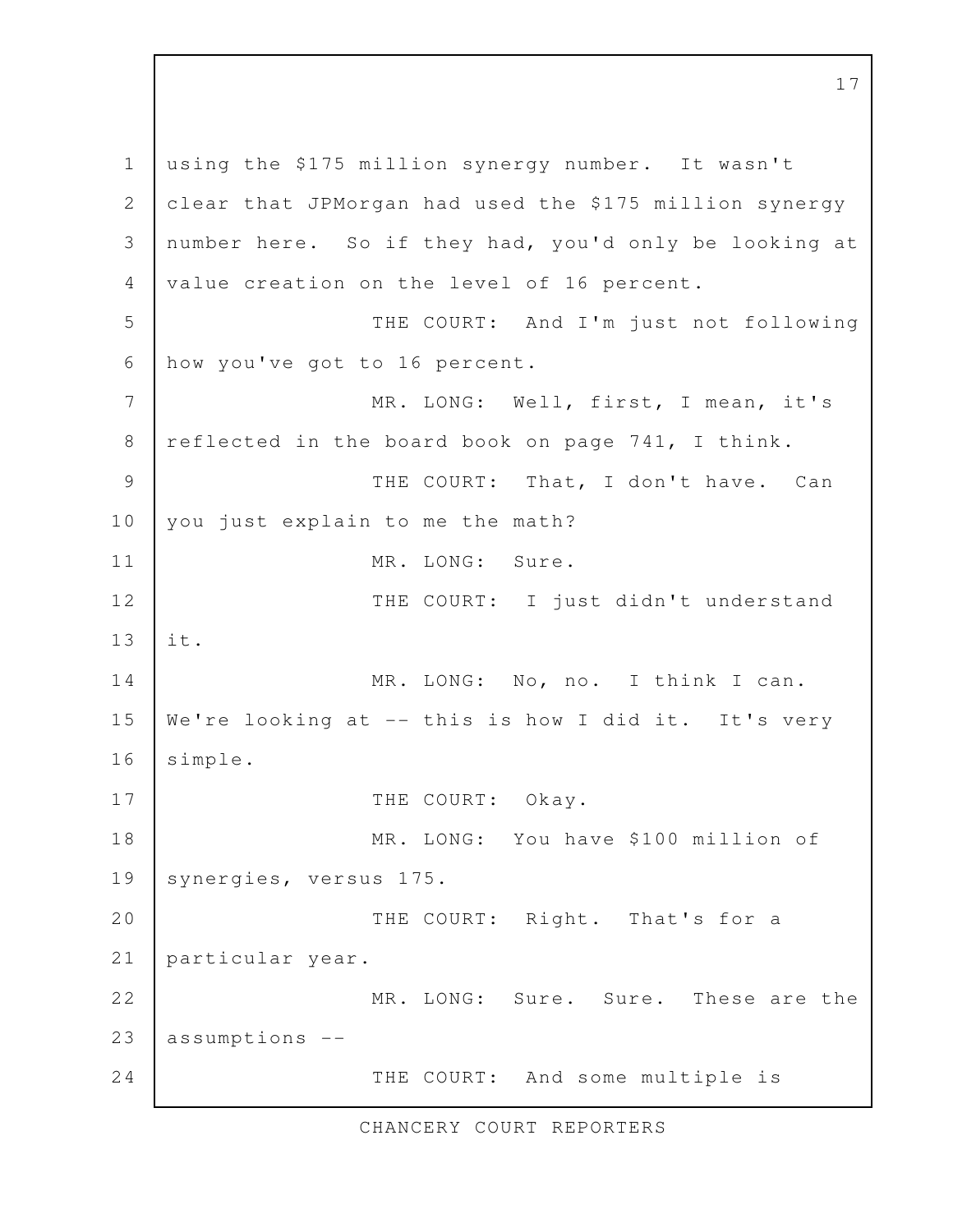applied and all that. Right. MR. LONG: So 100 over 175 is 4/7ths. THE COURT: Right. MR. LONG: 28 times 4/7ths is 16. THE COURT: Okay. MR. LONG: So, I mean, in that regard, again, is it misleading? Is it obfuscatory? Is it a fair summary? I think the additional information makes the summary far more fair. THE COURT: Okay. MR. LONG: So the second disclosure --THE COURT: The second best one? MR. LONG: Yeah. Yes, sir. THE COURT: Giving new meaning to the use of the superlative. It's okay, Mr. Long. MR. LONG: The second disclosure we would like to highlight as beneficial is the one that relates to the selected precedent transaction analysis. THE COURT: Okay. MR. LONG: Now, I know that in the past, Your Honor has not necessarily espoused a predilection for the value of the benefit of the disclosure of multiples. I think -- and I'm going to 1 2 3 4 5 6 7 8 9 10 11 12 13 14 15 16 17 18 19 20 21 22 23 24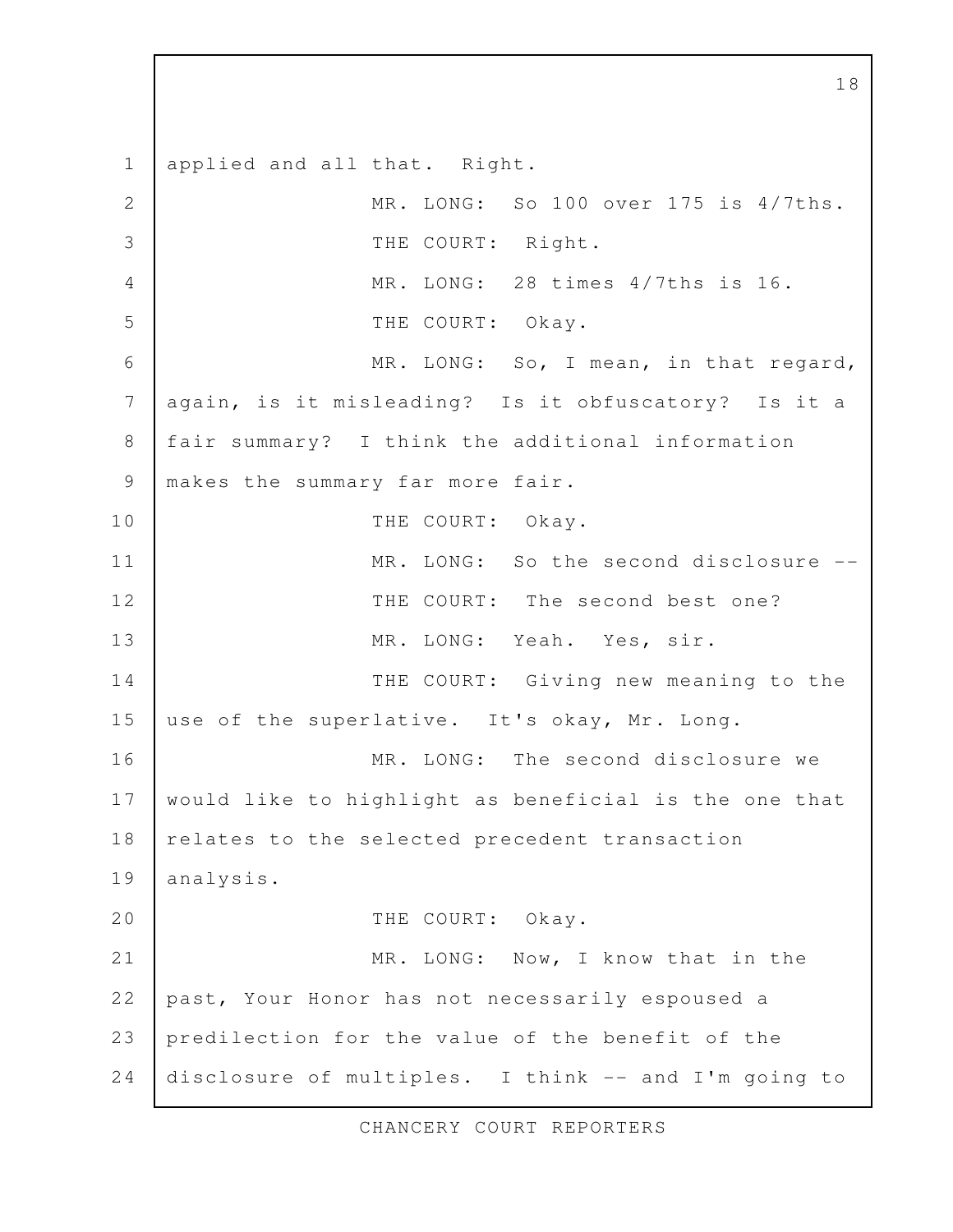hope to persuade you -- that this situation is slightly different, for a couple of reasons. In the initial disclosure, there was a list of 32 transactions. THE COURT: Right. MR. LONG: All right? And it began based upon publicly available information. So with respect to the additional disclosure that we got, we got disclosure of all the multiples. All right? So when you saw the multiples for these -- you know, this robust body of precedent transactions they looked at, all of a sudden you realize you saw that 15 of 32 of these transactions didn't have any information that they were able to use. Wasn't available. All right? And perhaps even more important is the fact that one of the 16 transactions was a public transaction for which they had information. And this was the first time that you learned, A, that the implied EBITDA multiple for that transaction -- the implied multiple for that transaction was over 100 and that, B, they determined to discard it, not use it, as not meaningful. THE COURT: Which one was that? MR. LONG: It was the ExactTarget, 1 2 3 4 5 6 7 8 9 10 11 12 13 14 15 16 17 18 19 20 21 22 23 24

CHANCERY COURT REPORTERS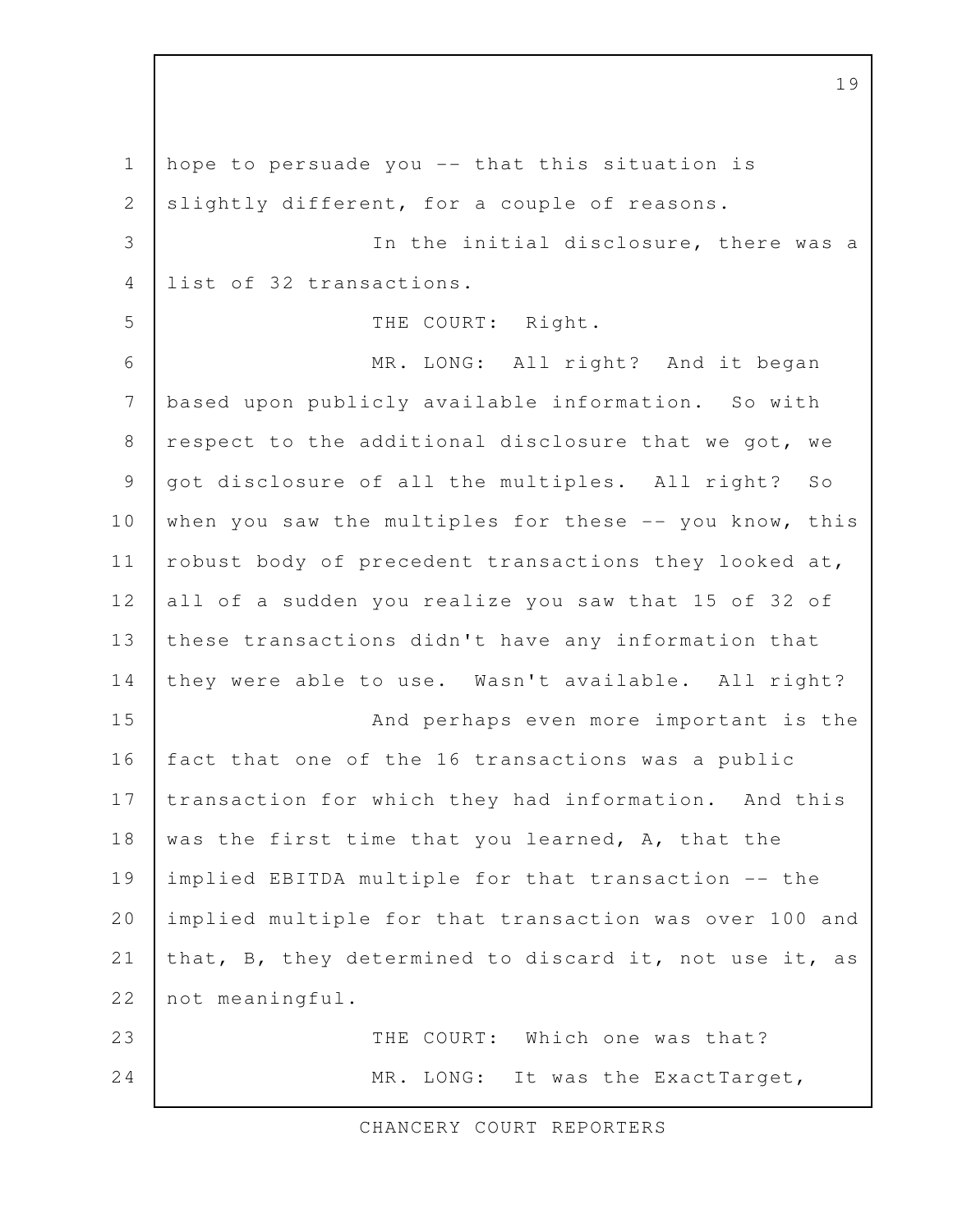Inc. acquisition by Salesforce.com. 1

THE COURT: Am I correct about the following -- hint: I think I am, so you're going to have to tell me I'm wrong, if I'm wrong -- that each of these individual multiples you're talking about were derived based on publicly available information? MR. LONG: Except for the ones when there was no publicly available information. THE COURT: Okay. Fine. But the point is, if somebody wanted to figure out, if somebody really cared about what the multiple was of any particular one of these potential comparable transactions -- or arguably comparable transactions, because there's lots of disclosures about all the judgment that goes into determining whether something has any true comparability -- they can go out and figure that out; right? MR. LONG: I suppose if they're so inclined they can. THE COURT: Yeah. I mean, the proxy statement even says explicitly that these multiples were derived from publicly available estimates; right? MR. LONG: I think there can be an argument with respect to that statement, though, that 2 3 4 5 6 7 8 9 10 11 12 13 14 15 16 17 18 19 20 21 22 23 24

CHANCERY COURT REPORTERS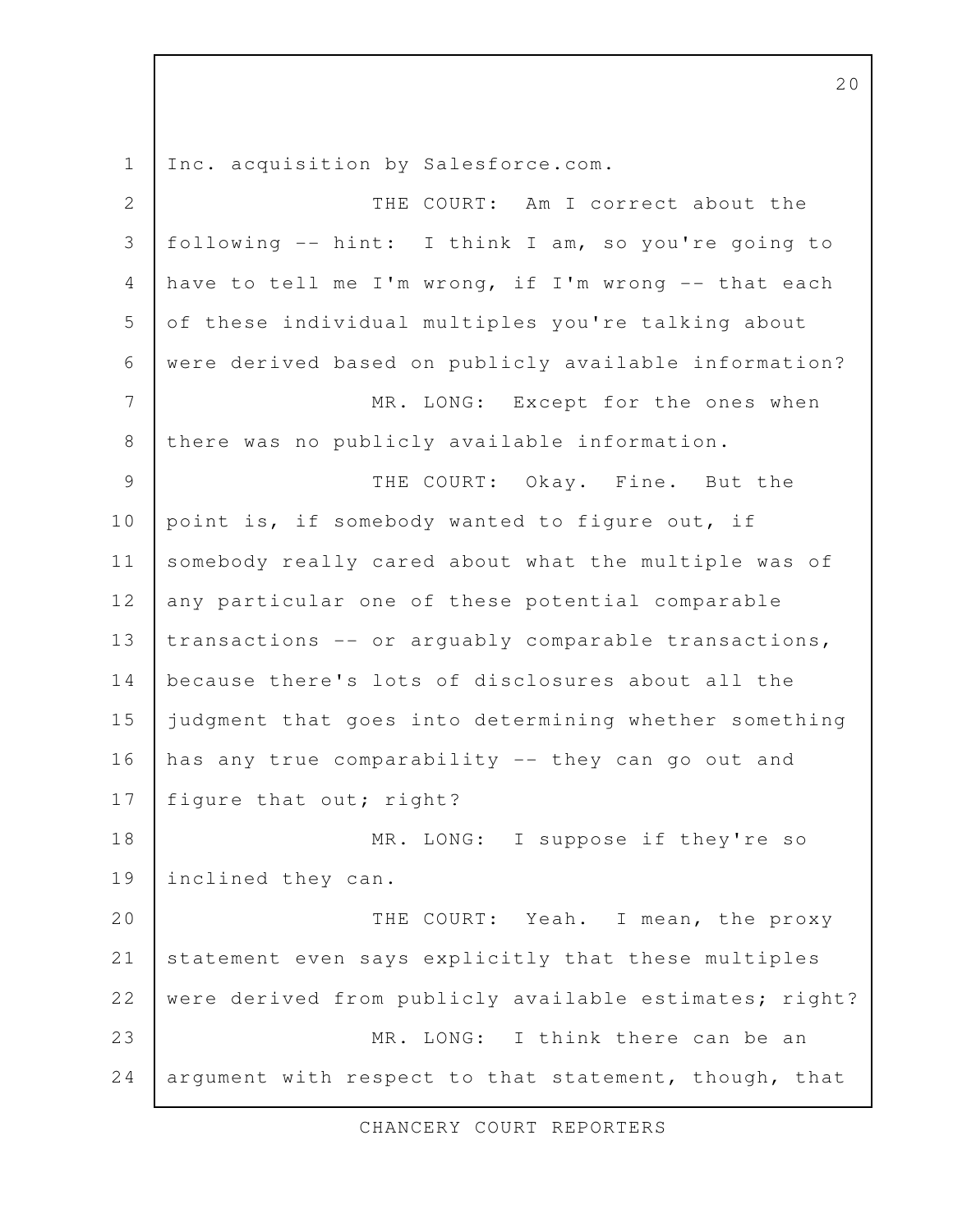that doesn't paint the whole picture. Because, you know, 15 of them, there was no publicly available information. 1 2 3

THE COURT: Here's the issue that's on my mind whenever I'm confronted with this argument: It must be like Financial Advisor Malpractice 101, under the plaintiffs bar theory, because almost every one of these settlements, somebody walks in and says, "Oh, we got the individual multiples." So that must tell me you basically think every financial advisor in America is committing malpractice -- or the lawyers - when they disclose these summaries. Because they're never there. And the reason, I surmise, is because what matters is the judgment of the financial advisor, and that is what's here. So riddle me that. Tell me why I'm wrong. MR. LONG: Well, as you mentioned, it took a while to get from the time the disclosures were made until we're here today. THE COURT: Right. MR. LONG: All right? And so, candidly, at the time we got the disclosures -- you know, and there are cases we cite, I believe it's 4 5 6 7 8 9 10 11 12 13 14 15 16 17 18 19 20 21 22 23 24

CHANCERY COURT REPORTERS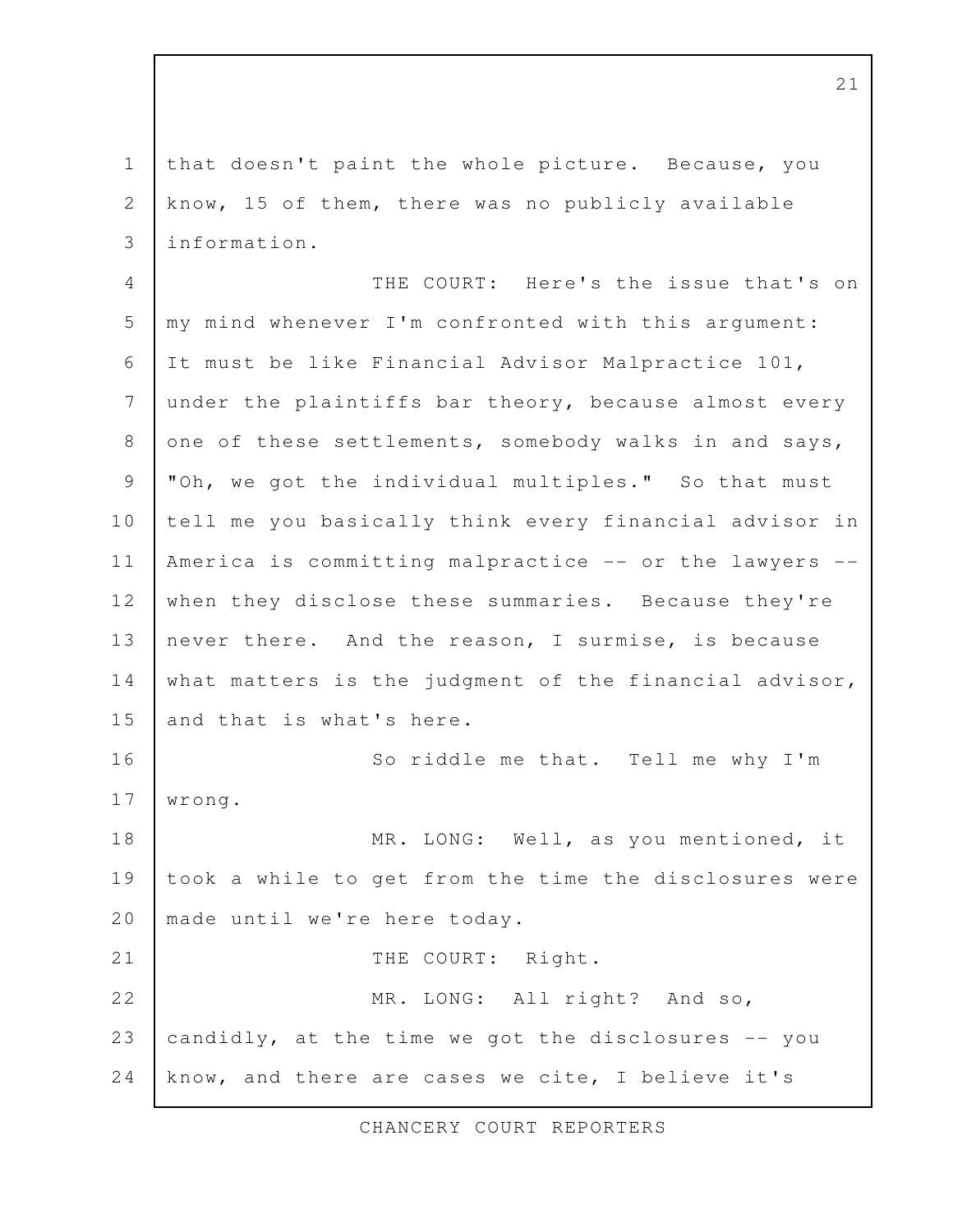Celera and Turberg v. ArcSight. We were operating under the notion that these are material. You know, and there was some case law to support that. I understand Your Honor drilling down. I understand the notion of these being publicly available. But here, some of the information wasn't publicly available. Here -- I mean, at the time, you know, consulting with our financial advisor, he's telling us this is material. And we're looking at the case law as we knew it then, and this was material. I mean, if it's not material, it's not material now, but we thought it was. We thought it created a benefit. We thought it was, you know, very helpful, very positive, in terms of providing a fair summary of the bankers' analysis. You know, we've taken discovery. We've consulted with our expert. We did a balance. And so balancing what we're getting - which we thought was material at the time and think is material now -- versus what we were giving up, which we really didn't determine to be a whole lot when it really came down to it, we thought it was fair. We thought it was beneficial. We thought it would be sufficient, under the Court's precedents, to support 1 2 3 4 5 6 7 8 9 10 11 12 13 14 15 16 17 18 19 20 21 22 23 24

CHANCERY COURT REPORTERS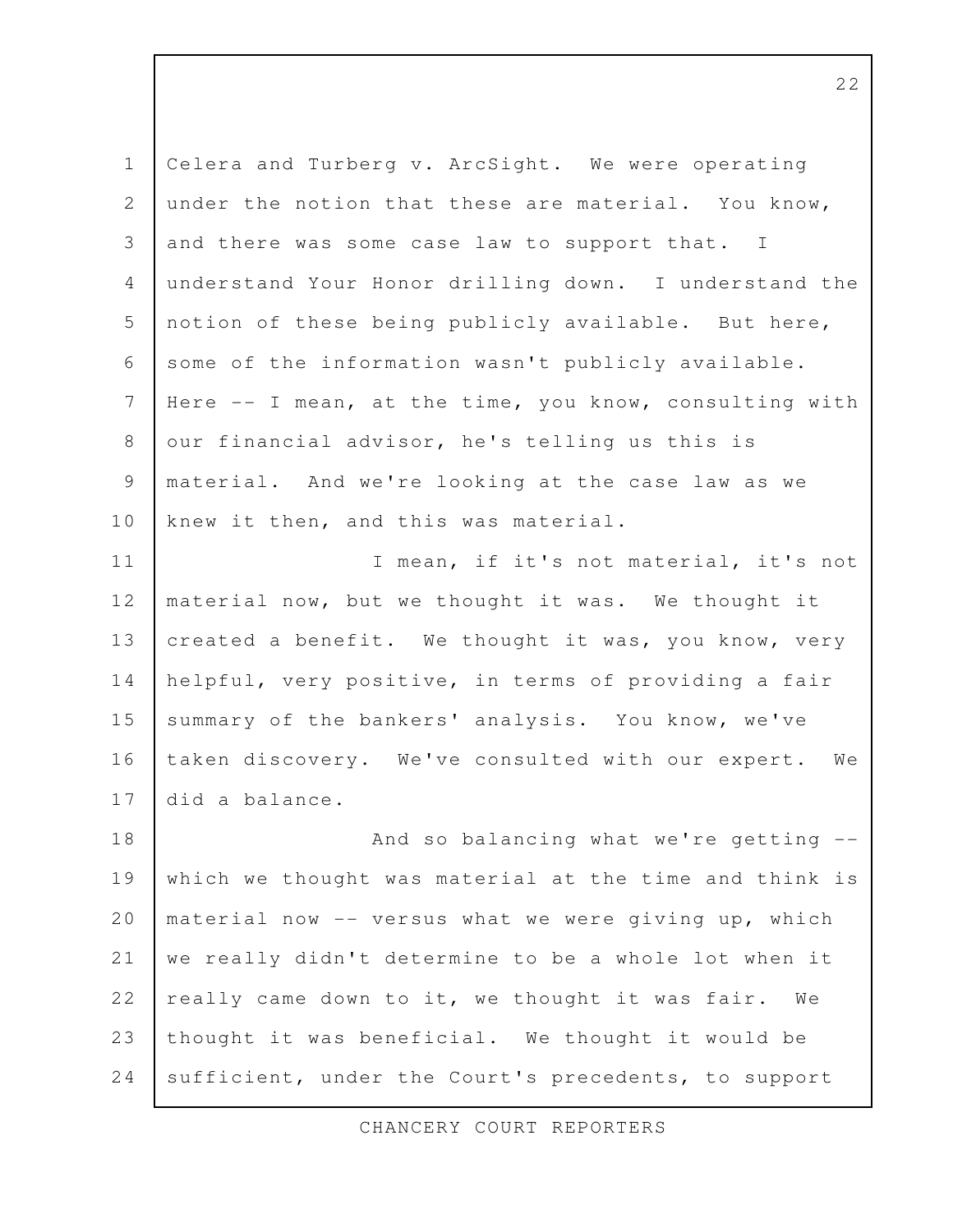settlement. And so that was the rubric we were working under. And that same argument applies, I guess, for better or for worse, with respect to the comparable companies. Now, I don't -- you know, I like the fact that 15 of the 32 precedent transactions -- THE COURT: Right. MR. LONG: I like that. I think that's better. You know, we have arguments in our brief, and I don't have to belabor them, about why a disclosure of the comparable companies was material for a couple of reasons and, B, why those comps were elucidating in terms of, you know, looking at the multiples, the implied exit multiples that they disclosed with respect to the discounted cash flow analysis and allowing the shareholders to see that perhaps those exit multiples that they used might be skewed downwards slightly, or to some extent, based upon the comps. THE COURT: Why don't you discuss with me your fourth disclosure. MR. LONG: I'm sorry? 1 2 3 4 5 6 7 8 9 10 11 12 13 14 15 16 17 18 19 20 21 22 23 24

CHANCERY COURT REPORTERS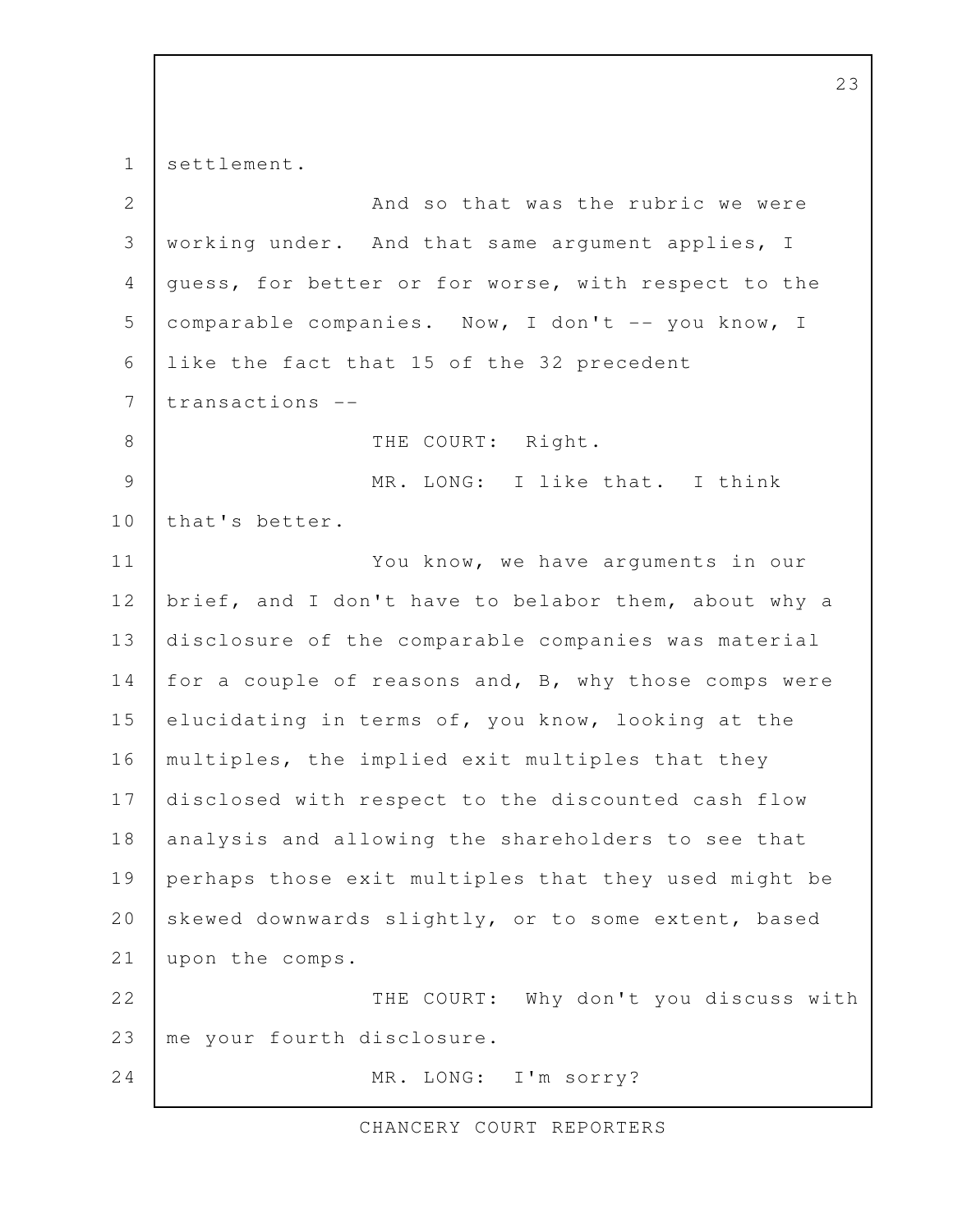THE COURT: The fourth disclosure. I think it was the implied multiples on the terminal values. MR. LONG: Sure. So the banker, JPMorgan, performed a discounted cash flow analysis, and they used the perpetuity growth model. THE COURT: Right. MR. LONG: So perpetuity growth rates, discount rates, were all disclosed. And in the book, page 751 -- or Bates page 751 -- they also did a cross-check with the implied exit multiples. THE COURT: Right. MR. LONG: So a couple of things. There's an argument that we make in our papers that, given the relative growth rates of Trulia and Zillow, that, A, it was unusual for very similar implied exit multiples to be applied to those two companies. THE COURT: And why is that? MR. LONG: Well, based on the I/B/E/S estimates, Trulia's projected growth was about 148 percent. THE COURT: And this is as of when? MR. LONG: Well, this is as of -- this is as of in the bankers' book. May -- 1 2 3 4 5 6 7 8 9 10 11 12 13 14 15 16 17 18 19 20 21 22 23 24

CHANCERY COURT REPORTERS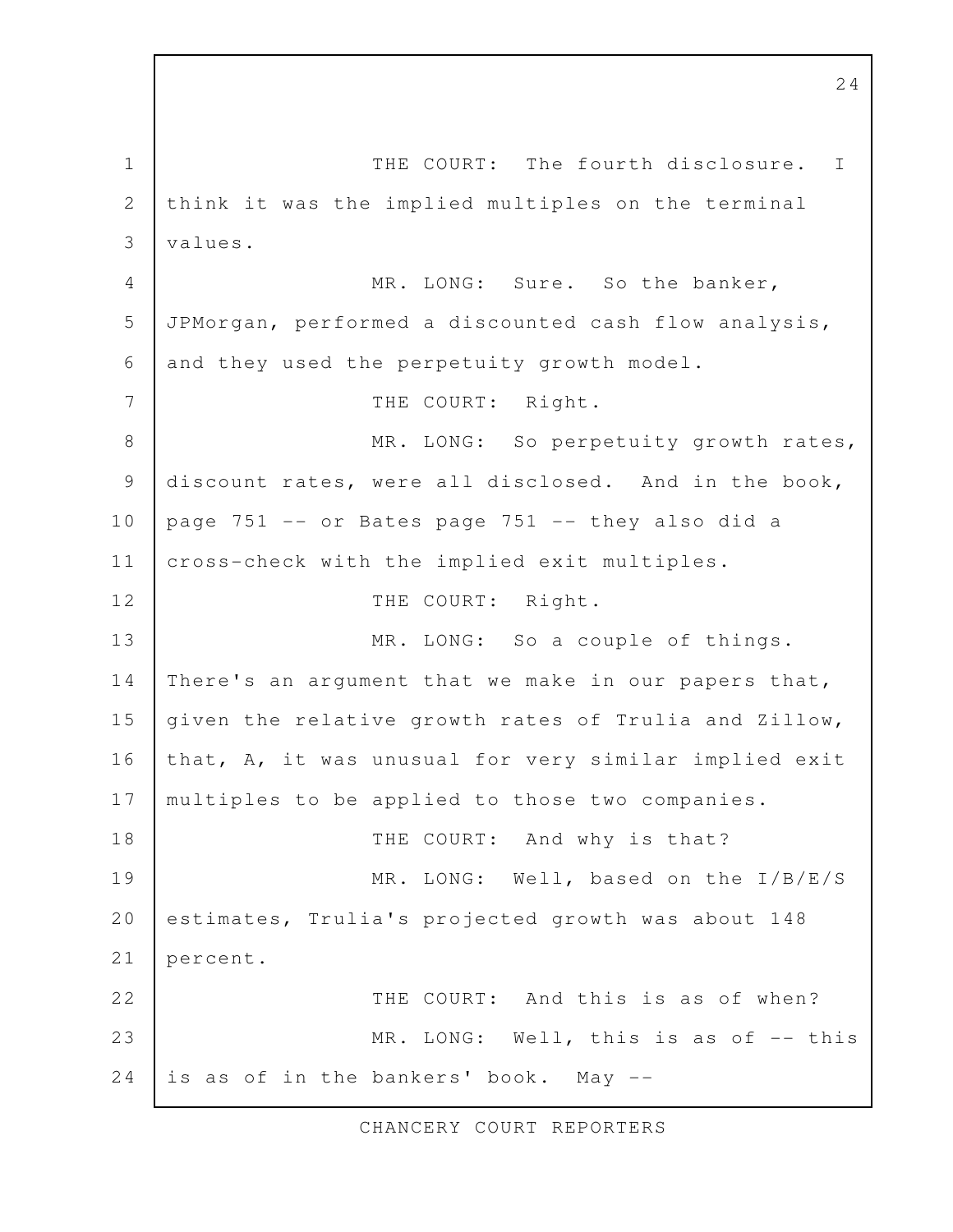THE COURT: Well, no. I'm sure the bankers' book has some temporal context for that assertion. Growth rate as of the time of the deal? As of when, for what period of time? MR. LONG: I think that was July 27, 2014. THE COURT: Okay. So 148 percent over what period of time? MR. LONG: I'd have to look. I think it's over the five-year period, but I have to confirm that. THE COURT: So the Definitive disclosed that when they did this model, they DCF'd Trulia and Zillow separately; right? MR. LONG: They did, yes. THE COURT: And they used a perpetual growth rate model in doing their DCF? MR. LONG: With a --THE COURT: Right. And they disclosed that the range of growth rates they used for both models was 2 1/2 to 3 1/2 percent; right? MR. LONG: Uh-huh. THE COURT: Why would I be surprised that the implied multiples to EBITDA would be similar? 1 2 3 4 5 6 7 8 9 10 11 12 13 14 15 16 17 18 19 20 21 22 23 24

CHANCERY COURT REPORTERS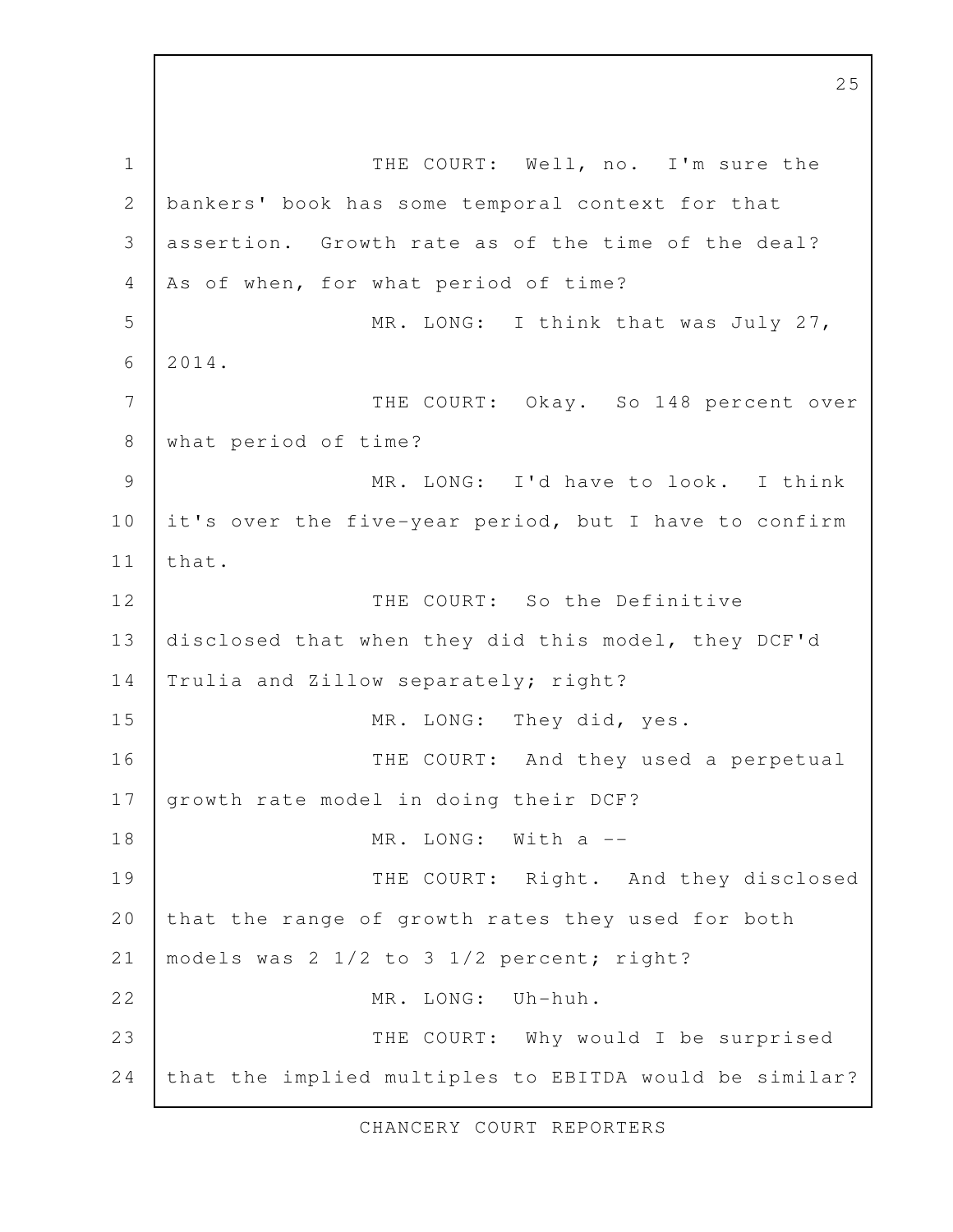MR. LONG: I don't know that you would. I don't know that you would. THE COURT: Okay. So what's the point of this information, the additional information, having any social utility? MR. LONG: Sure. The other point in that regard would be that based on the disclosure of the EBITDA multiples that were observed for the comparable companies, those ranges seemed low to us. THE COURT: They were what? MR. LONG: Those ranges, the ranges that they used for Trulia and Zillow, seemed low, based upon the comps. And obviously, if they used a higher range of implied exit multiples, the implied range of value with DCF would be higher. THE COURT: What was the discrete period in the model? Do you know? MR. LONG: It was through, I want to say, 2019. THE COURT: Oh. I thought it was even longer than that. The projections go to like 2028 or something, don't they? MR. LONG: I'll take your word for it. THE COURT: Well, I don't know this 1 2 3 4 5 6 7 8 9 10 11 12 13 14 15 16 17 18 19 20 21 22 23 24

26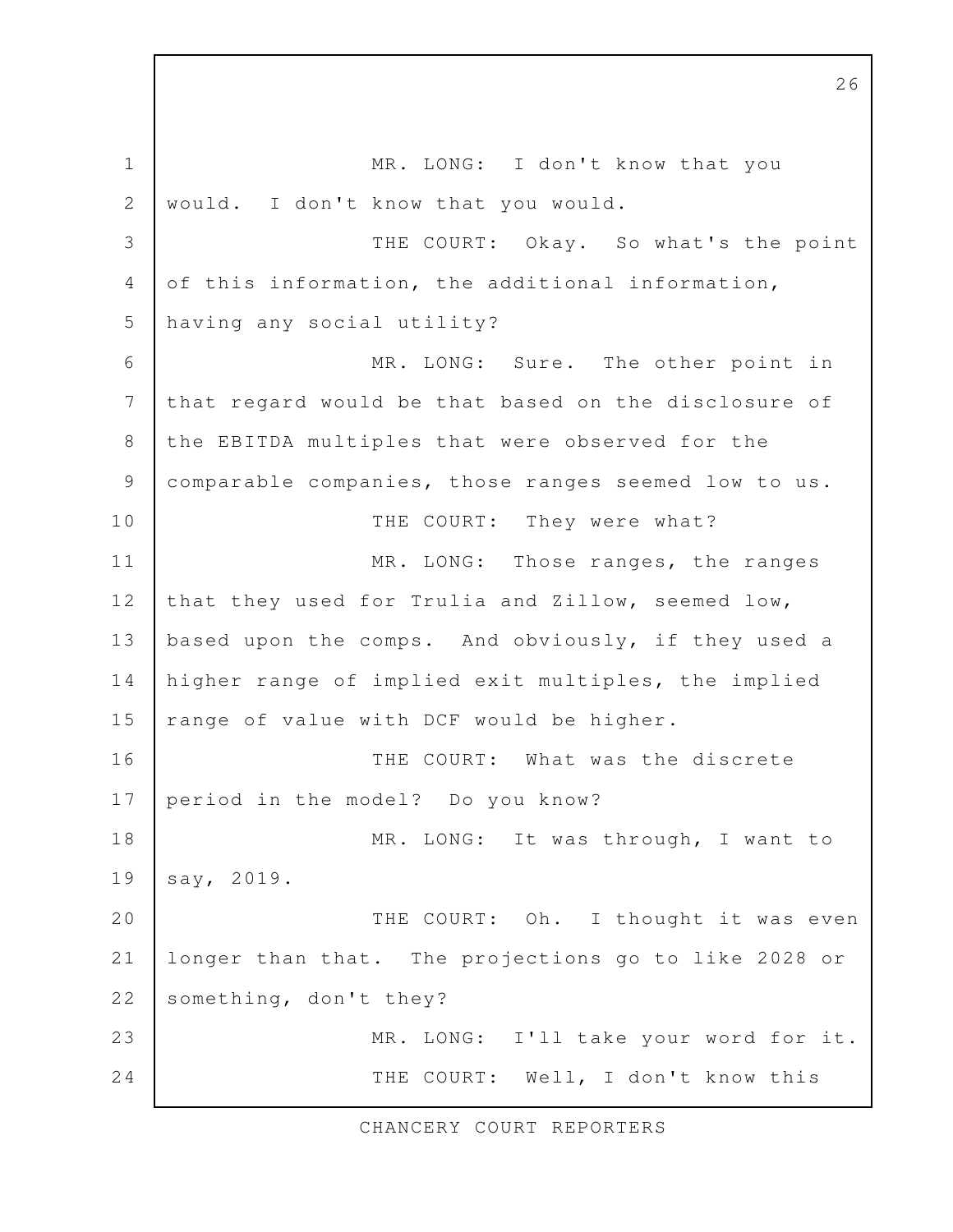for a fact, because I haven't cross-referenced the bankers' book. But the projections, I think, that are disclosed in here, if we look at page 122, and I think it's on 123, the Trulia projections, one's a June 2014, the other is a July 2014 projection, run through 2028. And the projection for Zillow runs through 2028 as well. Now, I don't know what they did in the bankers' book, so I'm speculating here a little bit. And that's why I asked the question, like, what was the discrete period versus -- you know, from what point in time was the terminal value calculated. You don't know offhand? MR. LONG: I don't. I apologize. THE COURT: Well, it's pointless for me to ask then. Okay. MR. LONG: Sorry. THE COURT: So let me ask you a different question, which is one that has been on my mind for some time. What is the standard I am supposed to apply to these disclosures, in this sense: You're familiar, I'm sure, with Chrysler vs. Dann. I'm sure you're familiar with the Cox Communication discussion by Vice Chancellor Strine. And the 1 2 3 4 5 6 7 8 9 10 11 12 13 14 15 16 17 18 19 20 21 22 23 24

CHANCERY COURT REPORTERS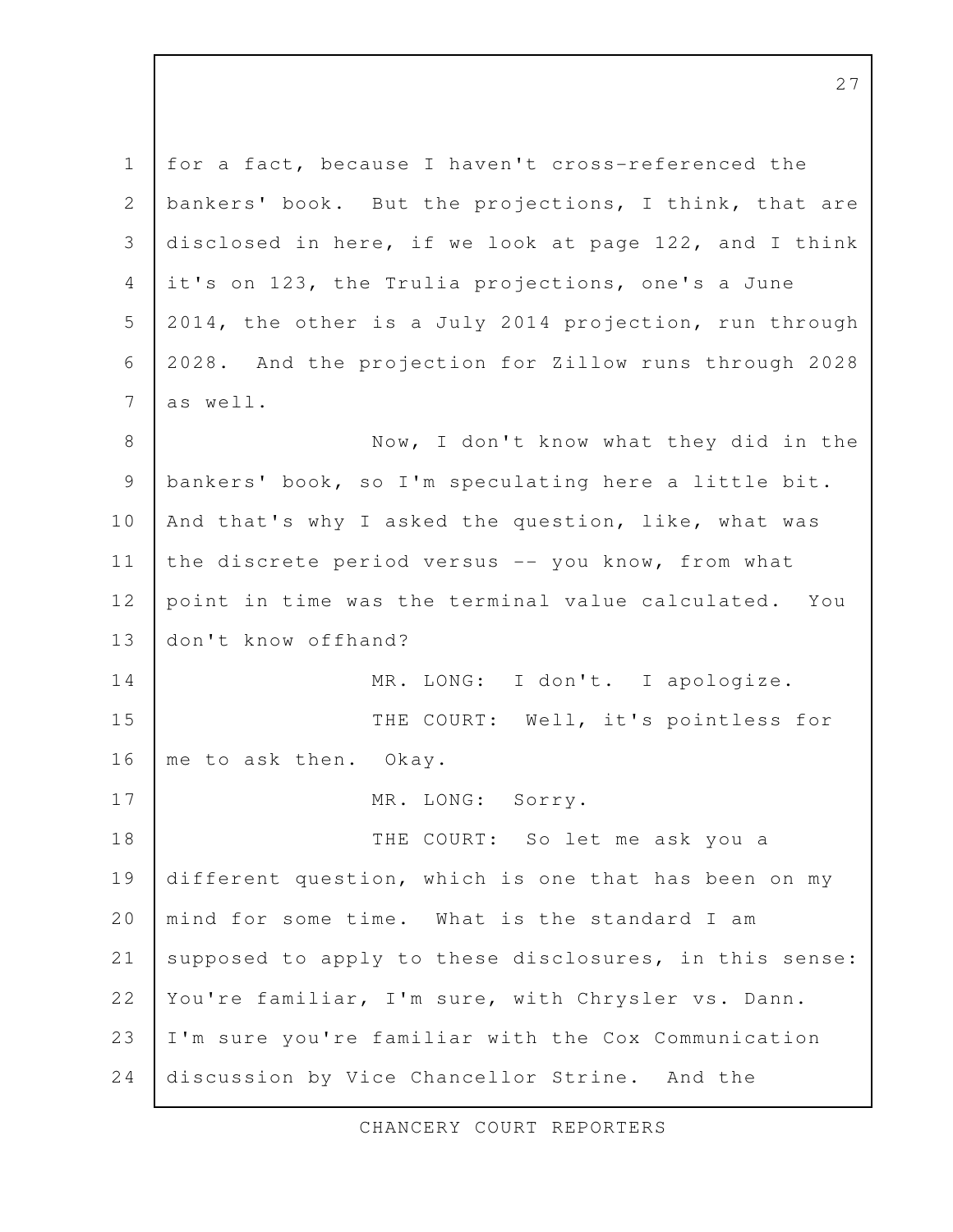| $\mathbf 1$    | question on my mind is, for this all to make sense and |
|----------------|--------------------------------------------------------|
| 2              | to be fair, there has to be a benefit conferred.       |
| 3              | And what I want to know is, in                         |
| 4              | deciding when there's a benefit, can there only be a   |
| 5              | benefit, for example, when something you, as a result  |
| 6              | of the settlement you're bringing forward, added to    |
| 7              | the mix of information is material, in the traditional |
| 8              | sense of materiality under the securities laws? Or is  |
| $\overline{9}$ | it something different than that? And if so, what is   |
| 10             | it?                                                    |
| 11             | MR. LONG: Well, it's a difficult                       |
| 12             | question that you pose. I'm going to try to answer     |
| 13             | it. My sort of gut reaction, the first thing that      |
| 14             | popped into my head, is the fact that the Court's got  |
| 15             | several tasks it has to do today: certify the class,   |
| 16             | consider the reasonableness of the settlement, and     |
| 17             | other things. And the settlement has to -- the test    |
| 18             | is whether the settlement is fair, reasonable, and     |
| 19             | adequate. I mean, so I think, you know, the            |
| 20             | disclosures need to provide a benefit.                 |
| 21             | THE COURT: Right. Let's assume I'm                     |
| 22             | on the same page with you up to that point. So now I   |
| 23             | have to, in terms of determining what's a benefit --   |
| 24             | MR. LONG: Sure. I think it's a lot                     |

CHANCERY COURT REPORTERS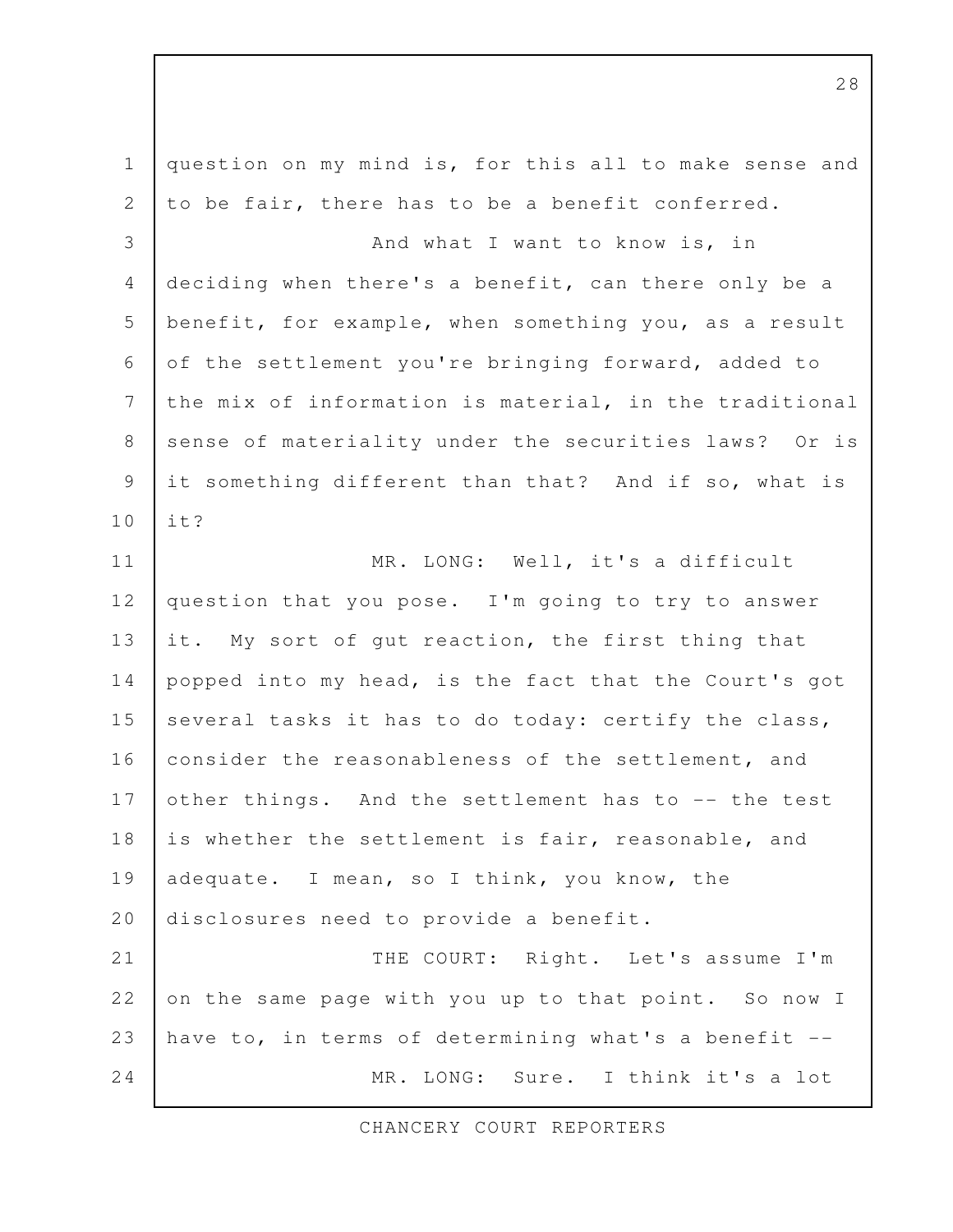more art than science. THE COURT: Okay. MR. LONG: And, you know, material --I mean, an example, with respect -- and I'm going to try to do my best to recollect. I was looking through the Turberg v. ArcSight transcript yesterday. You know, what's required under the law, Delaware law, I think is a fair summary. So on one hand, one could argue, you know, by not including some of this information -- and again, we were working, at the time we negotiated this, you know, we were working under the understanding that these multiples were something that needed to be disclosed. You know, we argue it's not a fair summary. It's not a fair summary. I think that's a violation of law. I think that's arguably something you can win a discrete, limited-in-time disclosure injunction on. THE COURT: And see, that's the thing. I mean, this is the question that's going to linger on my mind a bit, which is if I were at the PI stage, you would agree with me, wouldn't you, that you wouldn't get a PI to stop a deal -- a very serious thing - unless material information was not disclosed or there 1 2 3 4 5 6 7 8 9 10 11 12 13 14 15 16 17 18 19 20 21 22 23 24

CHANCERY COURT REPORTERS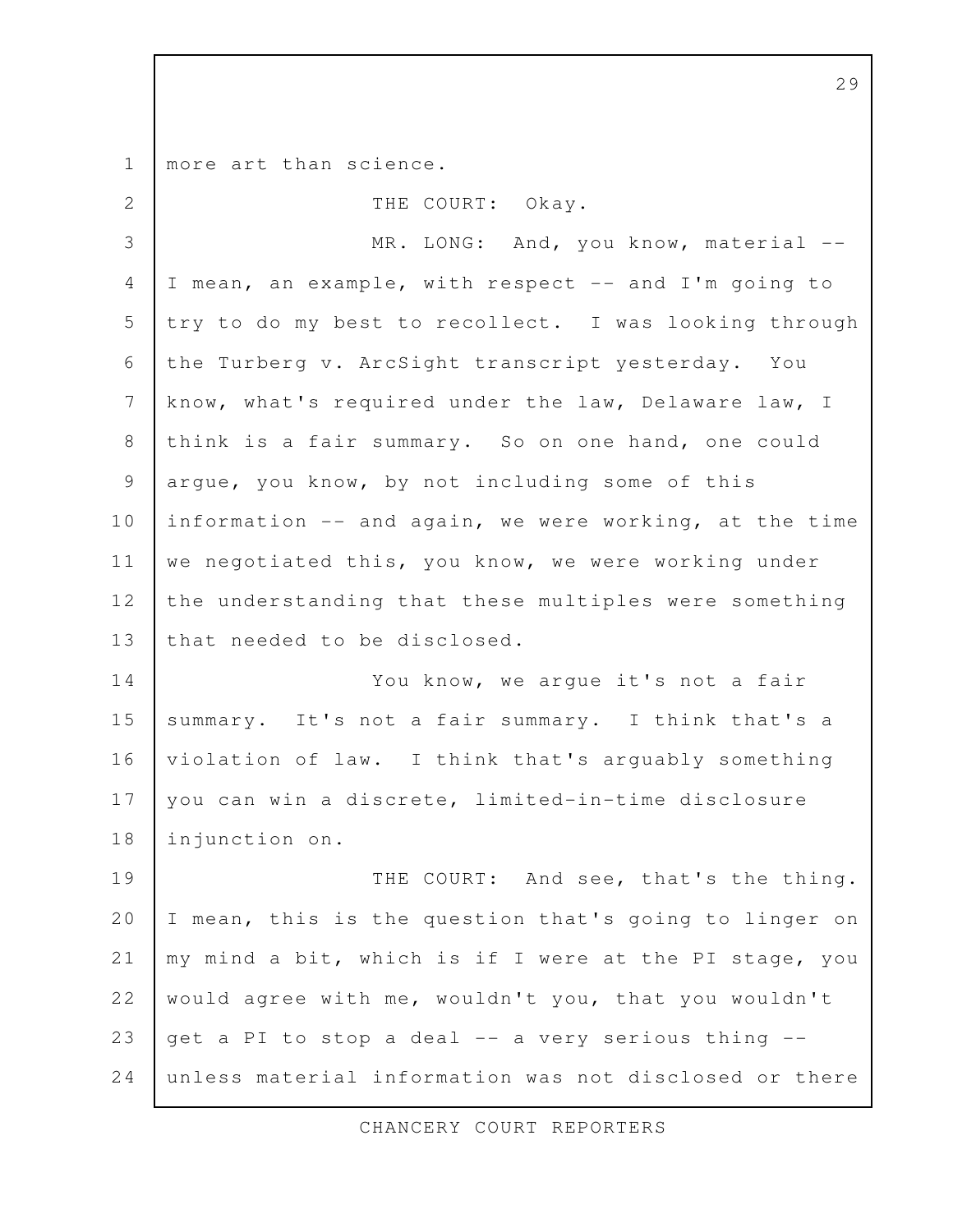was a misleading disclosure that you corrected; right? MR. LONG: I think -- yeah. That's fair. THE COURT: Right. It would have to be material. I mean, it would have to really matter. Now we're at the end stage. Is it the same standard, or is it a different one? MR. LONG: Well, I don't want to be glib, but obviously it would be a lot better if we could say they're material. I mean, you know, some disclosures are better than others, to be sure. You're the final arbiter of what's material and what's not material. Again, we think that if -- I guess I could answer Your Honor one way and say if there's not a fair summary, something material, arguably, is missing. THE COURT: Okay. Let me ask you a different question that relates to the other side of the ledger. You went through your brief, efforts to try to show how tailored the release was. I looked at the release. It's still very broad, and very broad in one very material respect. MR. LONG: The unknown claims. THE COURT: It includes unknown 1 2 3 4 5 6 7 8 9 10 11 12 13 14 15 16 17 18 19 20 21 22 23 24

CHANCERY COURT REPORTERS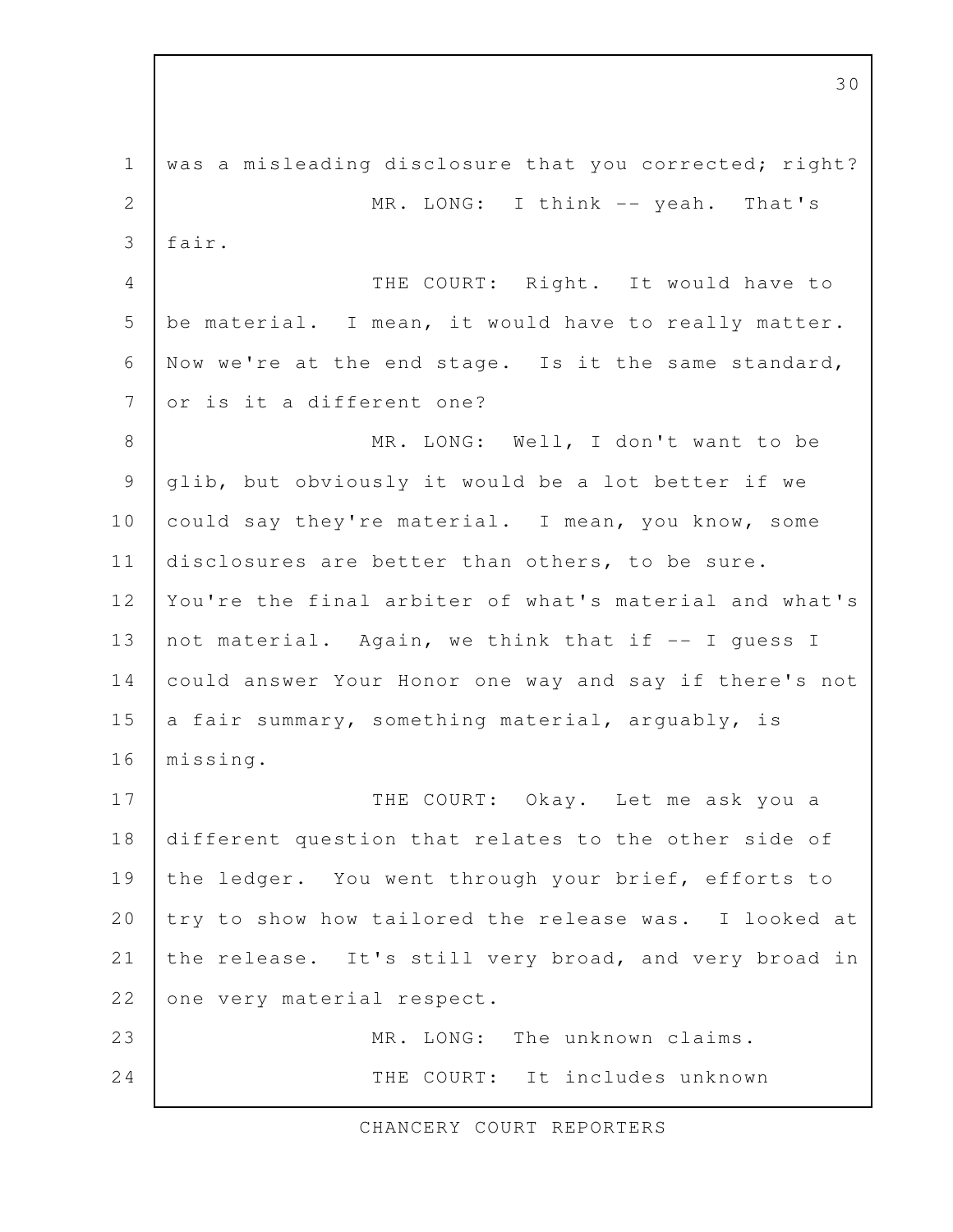claims. Why should those be in there? MR. LONG: Well, I don't want to -why should those be in there? I mean, there's a couple of answers, I guess. I mean, again, at the time we negotiated the release -- and I don't want you to think I'm copping out here. I truly don't. But, I mean, we entered into a contract. At the time, that release, you know, was not necessarily anything of great controversy, based on what had been approved time and again. And so did we look carefully at the release language? Of course we did. THE COURT: Yeah. MR. LONG: Did we have changes to the release language? Of course we did. But this Section 1542 of the California Code, this "unknown claims," I mean, that's been around longer than I've been doing this. THE COURT: Yeah, I know. It's easy to go back to "it's standard," and I'm not faulting you for that. I would be hard-pressed to disagree that it's in almost every one of these I see, if not every one. But then again, when I started practicing, very few people sued on every deal, and we never dealt 1 2 3 4 5 6 7 8 9 10 11 12 13 14 15 16 17 18 19 20 21 22 23 24

CHANCERY COURT REPORTERS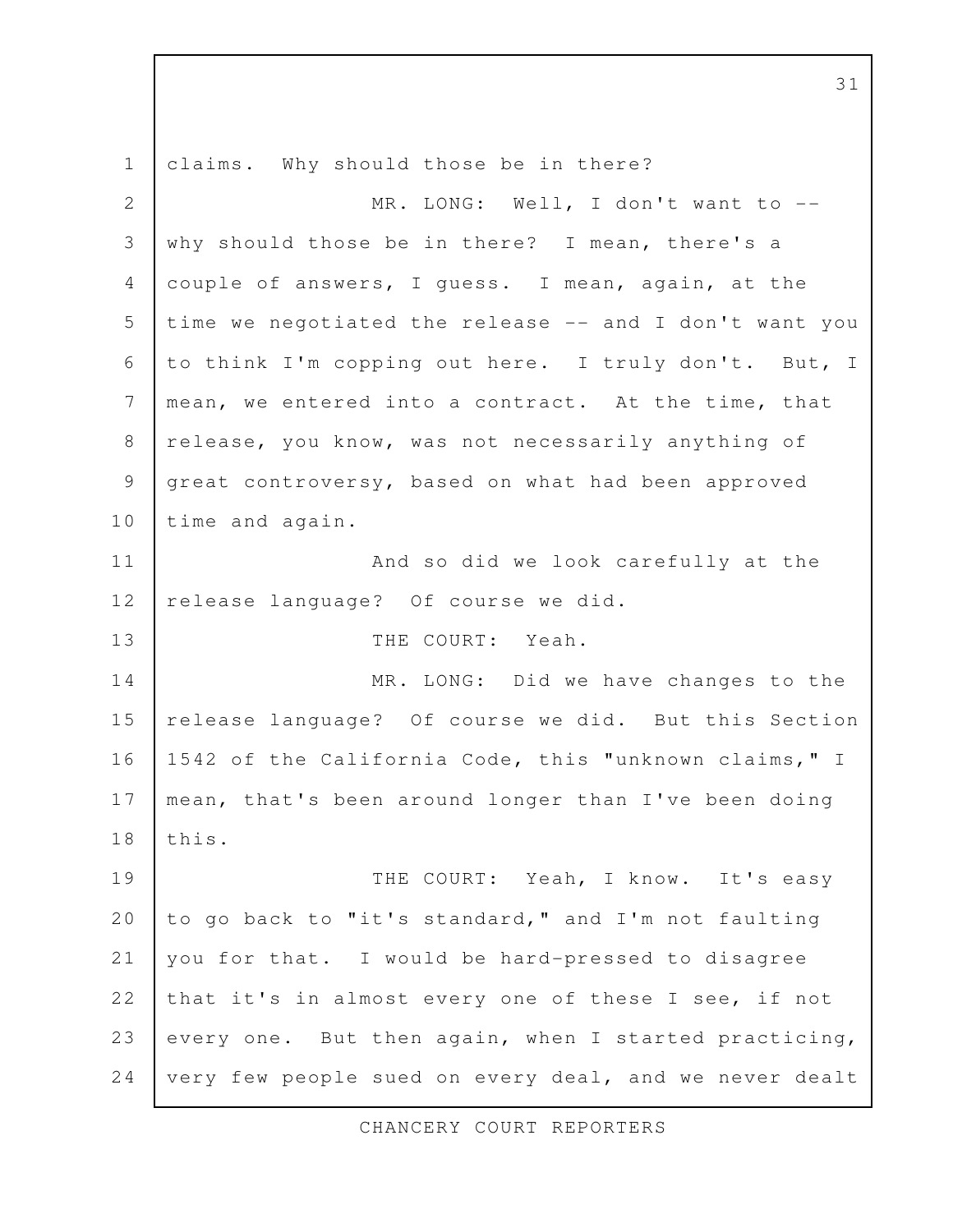with the kind of volume of this stuff that we see nowadays. And it just can't be that this is socially  $useful.$ MR. LONG: With respect to the unknown claims, I mean, candidly, you know, since all of this has been happening, since some of the closer scrutiny, we have been in discussions -- I don't want to say constant, but it's pretty frequent discussions -- THE COURT: Right. MR. LONG: -- with counsel from all over; defendants counsel from Delaware, plaintiffs counsel from Delaware, counsel from out of state. And there is some movement, but there's a real hesitancy, a real reluctance on the part of defendants' counsel, to give this up just on their own volition. I mean, you know, I get the sense - and I could be wrong -- but until a member of the Court of Chancery says, "You can't do this anymore. I'm not going to approve your settlement because you have unknown claims," or you take some extraordinary step and say, "I'm going to approve your settlement but I'm going to modify the release this way. I'm going to take out this. I'm going to" -- THE COURT: I don't have the power to 1 2 3 4 5 6 7 8 9 10 11 12 13 14 15 16 17 18 19 20 21 22 23 24

CHANCERY COURT REPORTERS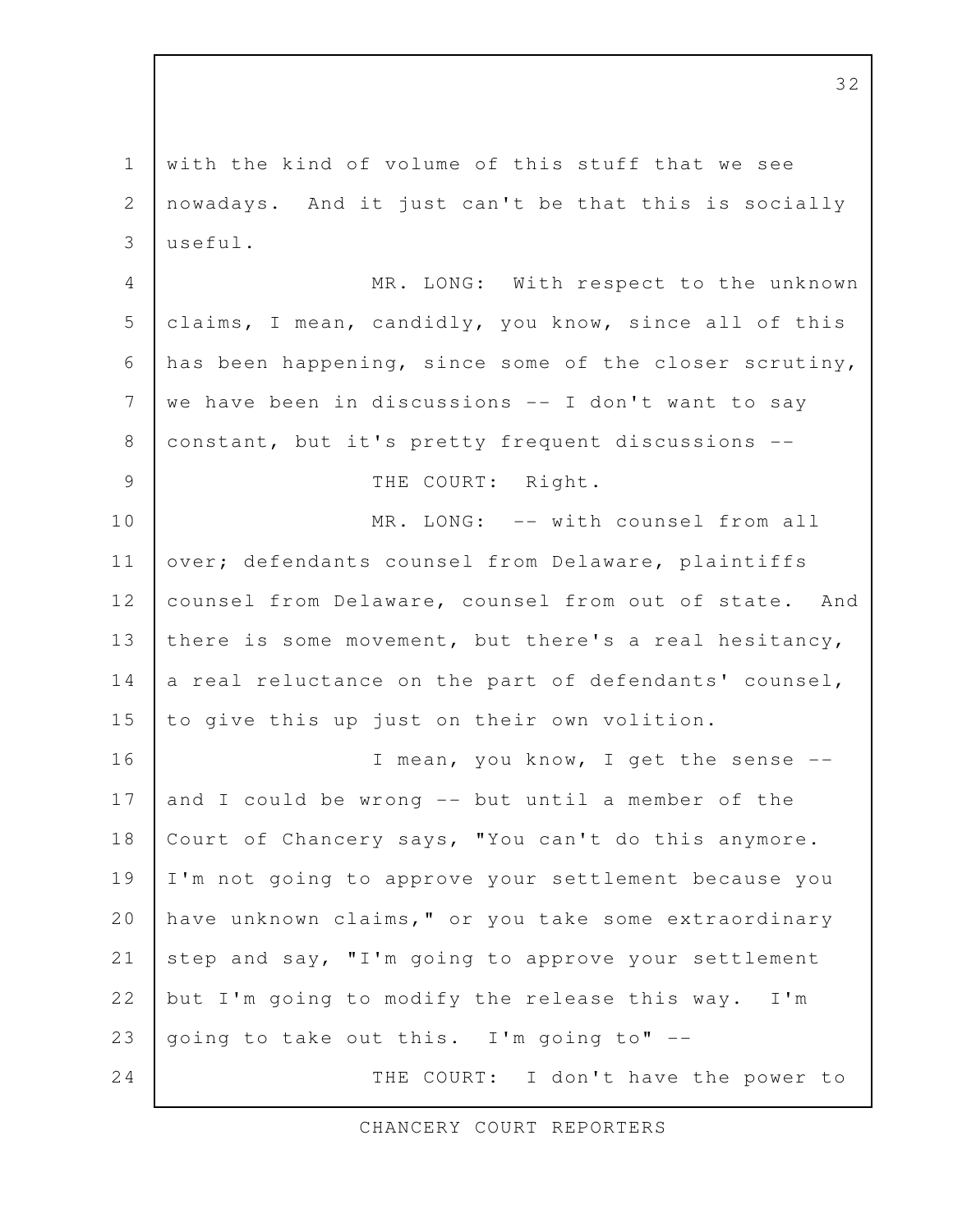modify the release. I have a binary decision. I approve or disprove the settlement. MR. LONG: Right. And I would argue, if I were them, that if you try to change the release, they have the right to walk away from the settlement. So that would be that, in and of itself. THE COURT: All right. MR. LONG: So, I mean, would I love to get more narrow releases all the time? Sure. Am I trying to do it? I am. Am I successful every time? No. But, you know, as the body of jurisprudence continues to evolve, it's organic. It's constantly changing. It's constantly growing. You know, we're mindful of everything. We're mindful of trying to do the best job that we can. I mean, like I said, when we did what we did, we thought that was very standard. And so we were very comfortable in doing that. THE COURT: All right. MR. LONG: And I'm sorry that it's -that's my best answer, I think. THE COURT: Okay. MR. LONG: So settlement, you know, we still submit, respectfully, that it's fair, 1 2 3 4 5 6 7 8 9 10 11 12 13 14 15 16 17 18 19 20 21 22 23 24

CHANCERY COURT REPORTERS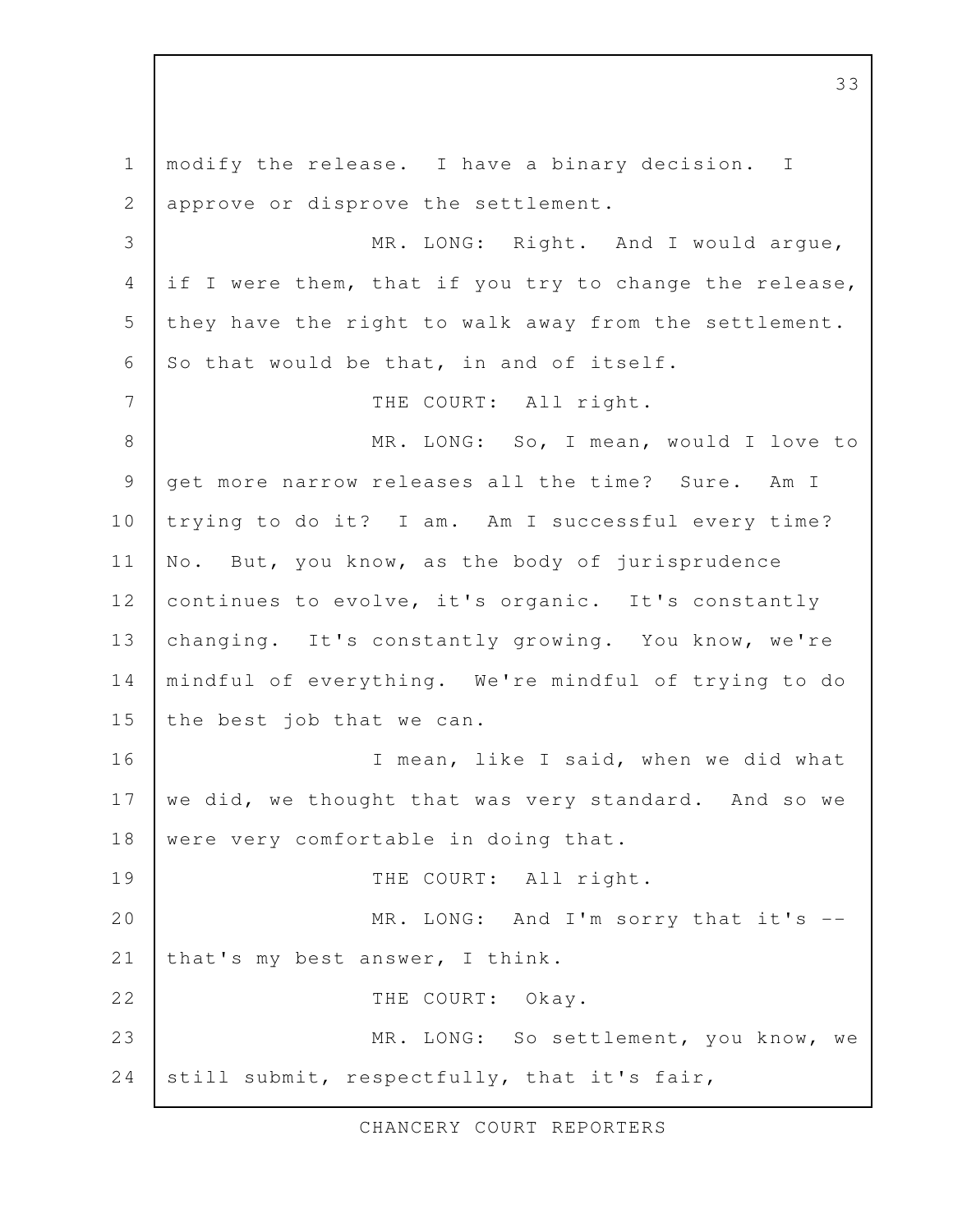reasonable, and adequate. Obviously, Your Honor has some trouble with it. I apologize that I wasn't able to do a better job explaining some of those things today. I think I actually overprepared, just for this scenario. You know, we'd ask you to approve the settlement. We have made a request for an award of attorneys' fees, and I'm not going to belabor it. Your Honor is familiar with the --THE COURT: I've read the papers on it. MR. LONG: Yeah. I think, again, it was arm's length. I mean, again, at the time, we thought it was below market. The metrics are in the brief. So thank you very much. THE COURT: All right. Thank you, Mr. Long. Defense counsel, do you have anything you want to add? I do have a couple of questions for you, so  $--$ MR. KOCH: Sure, Your Honor. I'm happy to take the Court's questions, but also I'm happy to add a few things in response to the questions that the Court had for Mr. Long. 1 2 3 4 5 6 7 8 9 10 11 12 13 14 15 16 17 18 19 20 21 22 23 24

CHANCERY COURT REPORTERS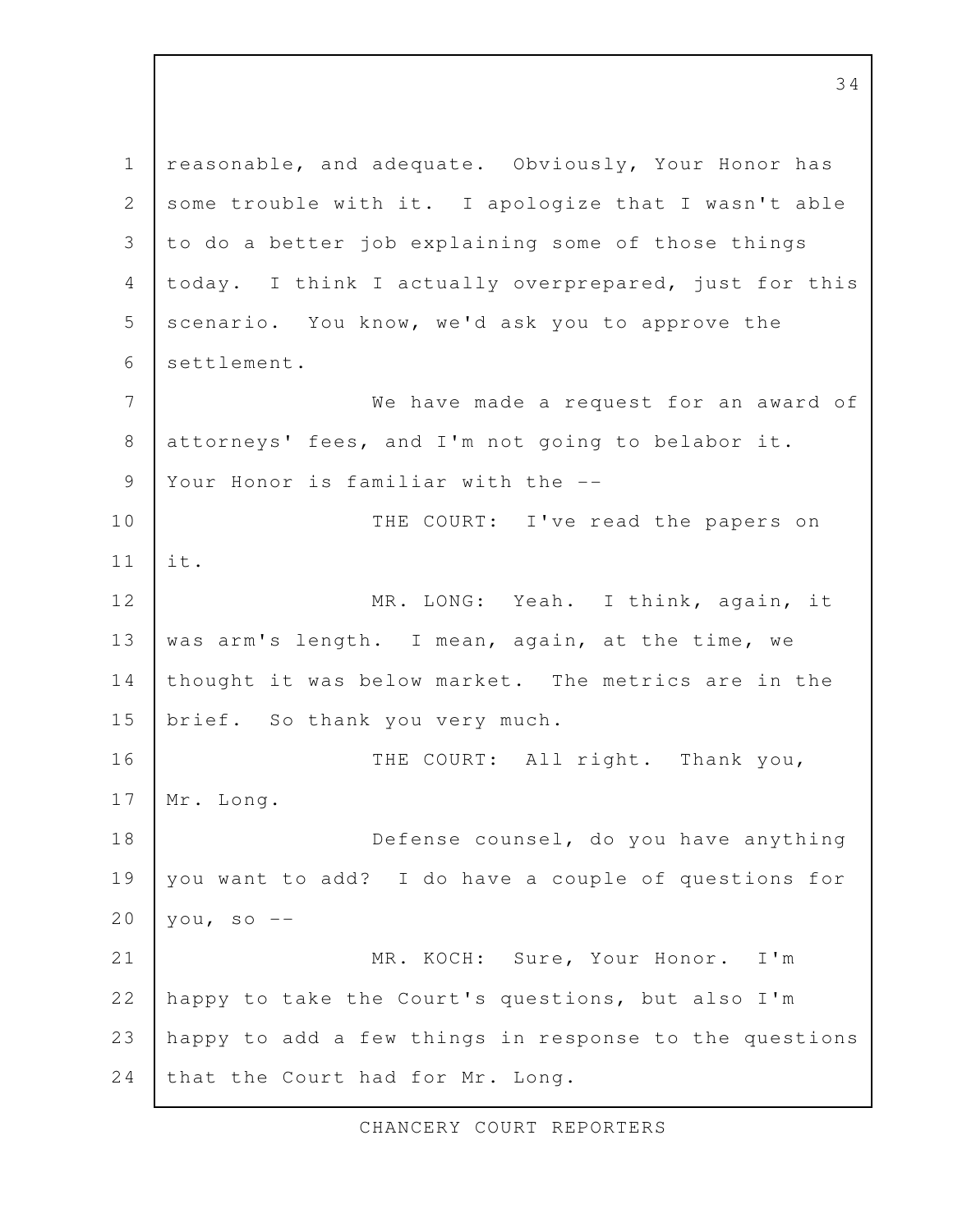THE COURT: Sure. Go ahead. MR. KOCH: So the first question the Court asked is it tasks us to consider whether the settlement is fair, reasonable, and adequate, and if that's something different from a materiality standard that would be sufficient to get a preliminary injunction, for example. And I do think, Your Honor, that it is a difference standard. Whether something is material as it alters the total mix would be asking a question of whether this is something that justifies extraordinary relief of a preliminary injunction, where you're actually going to, you know, take the step of enjoining the deal. And I think the standard of whether something is fair, reasonable, and adequate is more akin to a traditional standard on, you know, is the class getting something in return for what they're giving? In this case a release. And if so, are they getting something that's fair or are they just sort of laying down? And you have to look at that, I think, in the context not just of the disclosures themselves, but of the actual case and how it's been litigated. And if you were to go back to some of the things that Mr. Long said here, you know, this is 1 2 3 4 5 6 7 8 9 10 11 12 13 14 15 16 17 18 19 20 21 22 23 24

CHANCERY COURT REPORTERS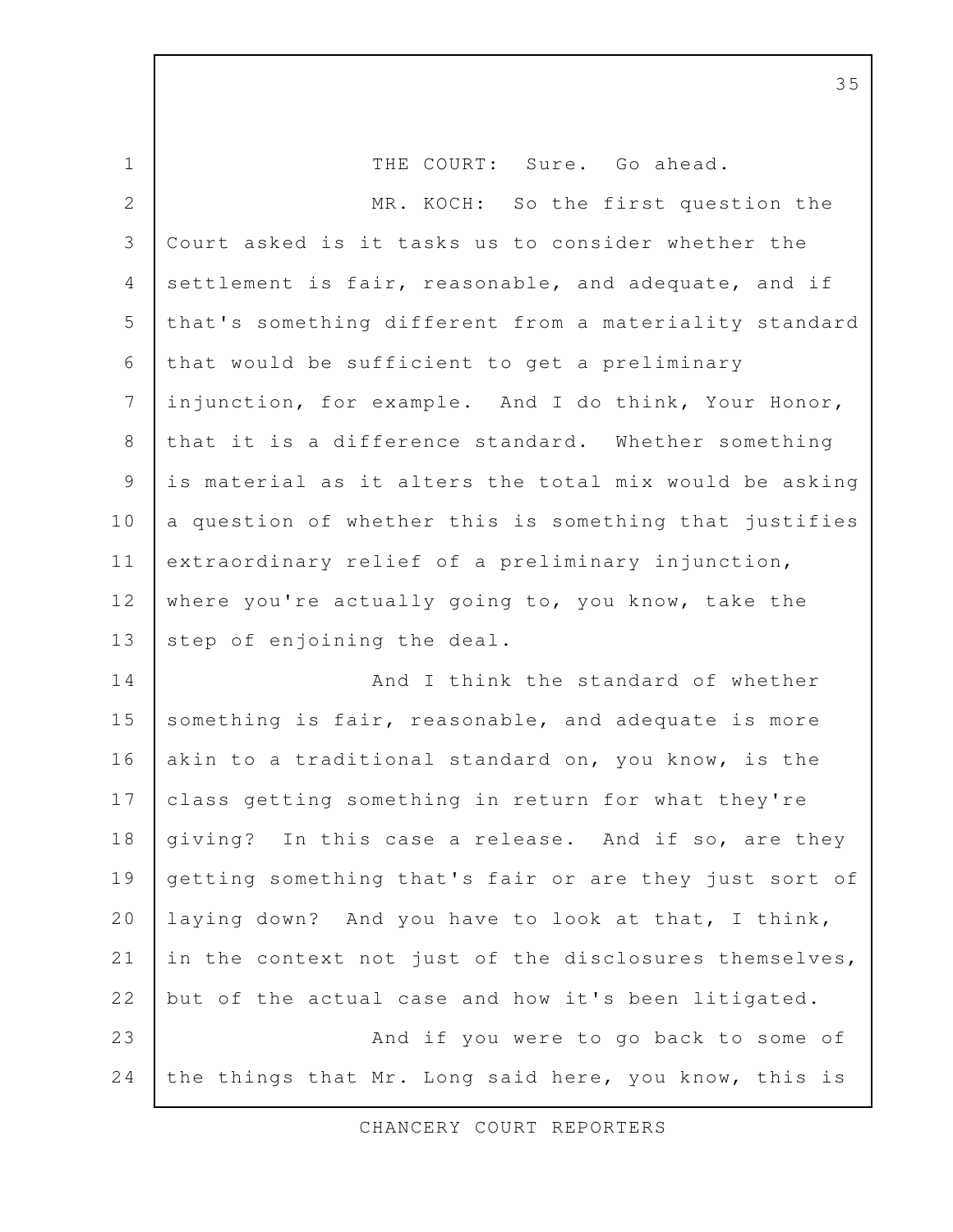a situation where, I can tell you, there was almost three weeks between where he first pitched -- you know, asked for expedition and when we actually did agree to expedition. It was actually a very hard-fought negotiation, Your Honor. And I understand in some cases they're not, but in this case it was. He did insist on taking three depositions, which he ultimately got. One, admittedly, was confirmatory. But these were, you know, three serious depositions he took. We did give him e-mails. We did give him core documents as well. If you look at the complaint -- I looked at this while Mr. Long was at the podium -- the amended complaint, pages 14 through 29 do get into the process. And the process was a focus, as well, in some of these depositions, Your Honor. This is a situation where Mr. Long also filed a preliminary injunction brief. So in the context of that, where it turns out there really are not good, supported process claims, but where Mr. Long did kick the tires and where we did have a true arm's-length, hard-fought negotiation, in that context, and given the types of disclosures we've got in this case, I think it's very fair to say that, even 1 2 3 4 5 6 7 8 9 10 11 12 13 14 15 16 17 18 19 20 21 22 23 24

CHANCERY COURT REPORTERS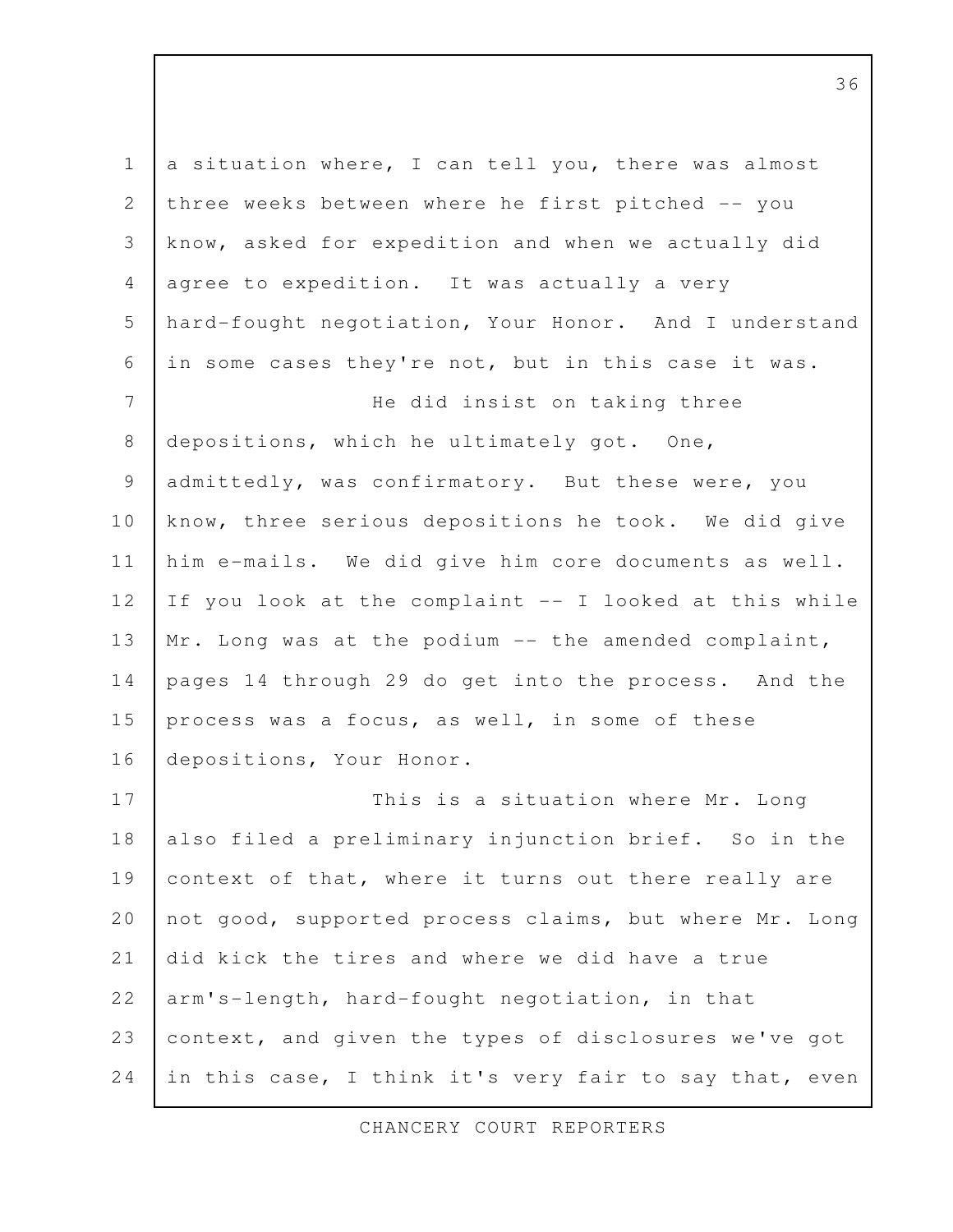if the Court were inclined to find that they weren't material to meet the total-mix standard, that they're still fair, adequate, and reasonable. That said, you know, it's a little awkward for defense counsel to be taking this position, but I do say that they are material, for the reasons that Mr. Long stated. THE COURT: So you would agree that if he had pressed his preliminary injunction, I should have enjoined the deal? MR. KOCH: I think there is -- there was a risk, Your Honor. And that risk is one of the reasons that we decided to settle, certainly. I would have argued, obviously, in the preliminary injunction setting that you should not have enjoined the deal, and that's why I said it's awkward to be in the position of defense counsel -- THE COURT: Right. MR. KOCH: -- supporting the materiality of the disclosures. THE COURT: Right. MR. KOCH: So in all fairness, I suspect that -- THE COURT: Let me sort of recalibrate 1 2 3 4 5 6 7 8 9 10 11 12 13 14 15 16 17 18 19 20 21 22 23 24

CHANCERY COURT REPORTERS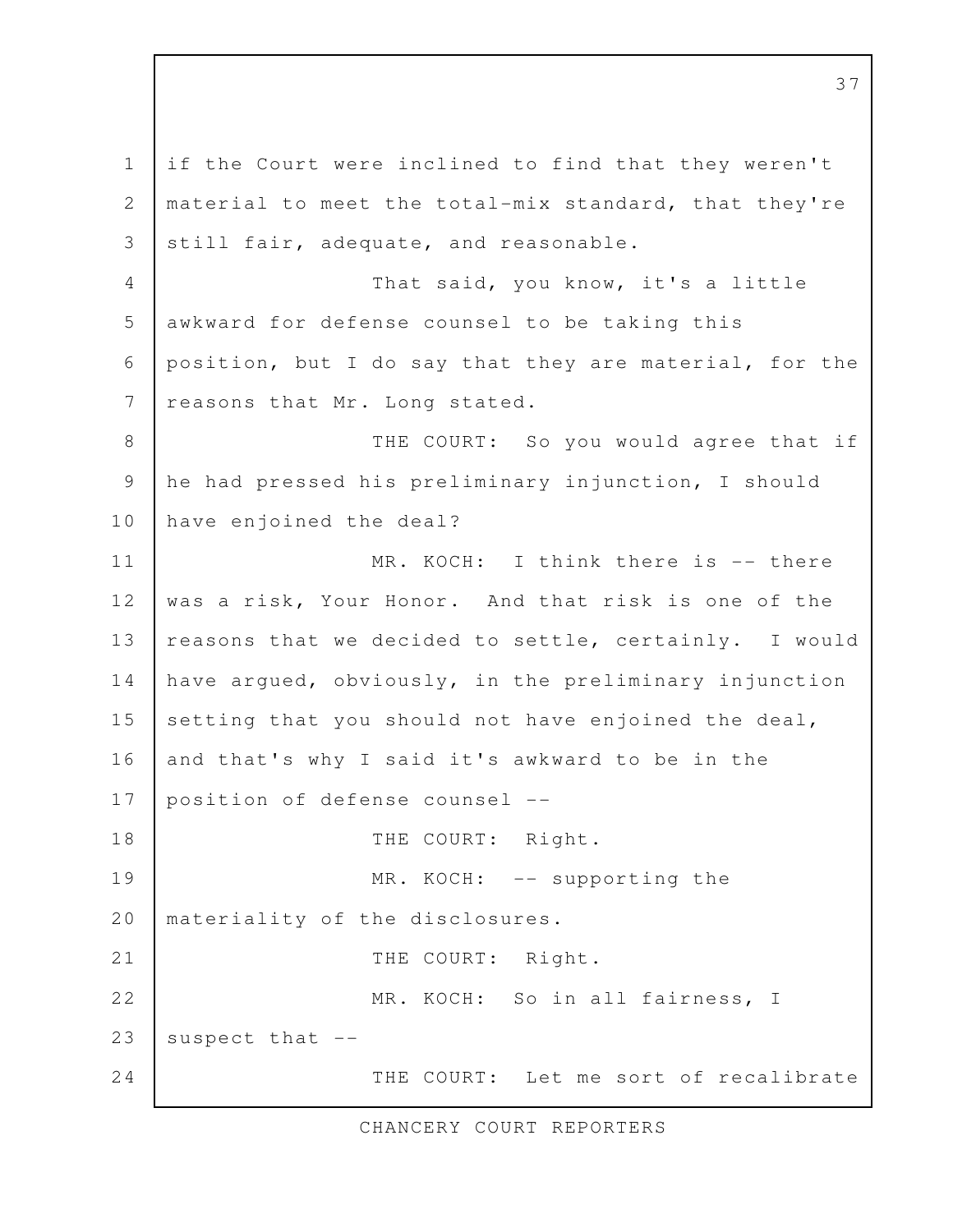what you've been discussing. So to be fair, there has to be a benefit. It can't be a big zero on the plaintiffs' side. MR. KOCH: Right. THE COURT: There's got to be something. There's got to be a benefit. MR. KOCH: Correct. THE COURT: So then the question, to me, is, packed into finding what a benefit is, what is the operative standard? Is it materiality or is it something less? You don't have to take a position on the spot, because I'll just preview I'm going to want more briefing from you on this issue before I decide this motion. That's where I'm at right now, because -- MR. KOCH: Sure. THE COURT: -- I just don't have confidence in what the answer to that question is. So anyway, I'll spare you, because that is something I do want more briefing on. MR. KOCH: No, I appreciate that. THE COURT: I'll just say that. MR. KOCH: I appreciate that, Your Honor. We're happy to provide supplemental briefing. 1 2 3 4 5 6 7 8 9 10 11 12 13 14 15 16 17 18 19 20 21 22 23 24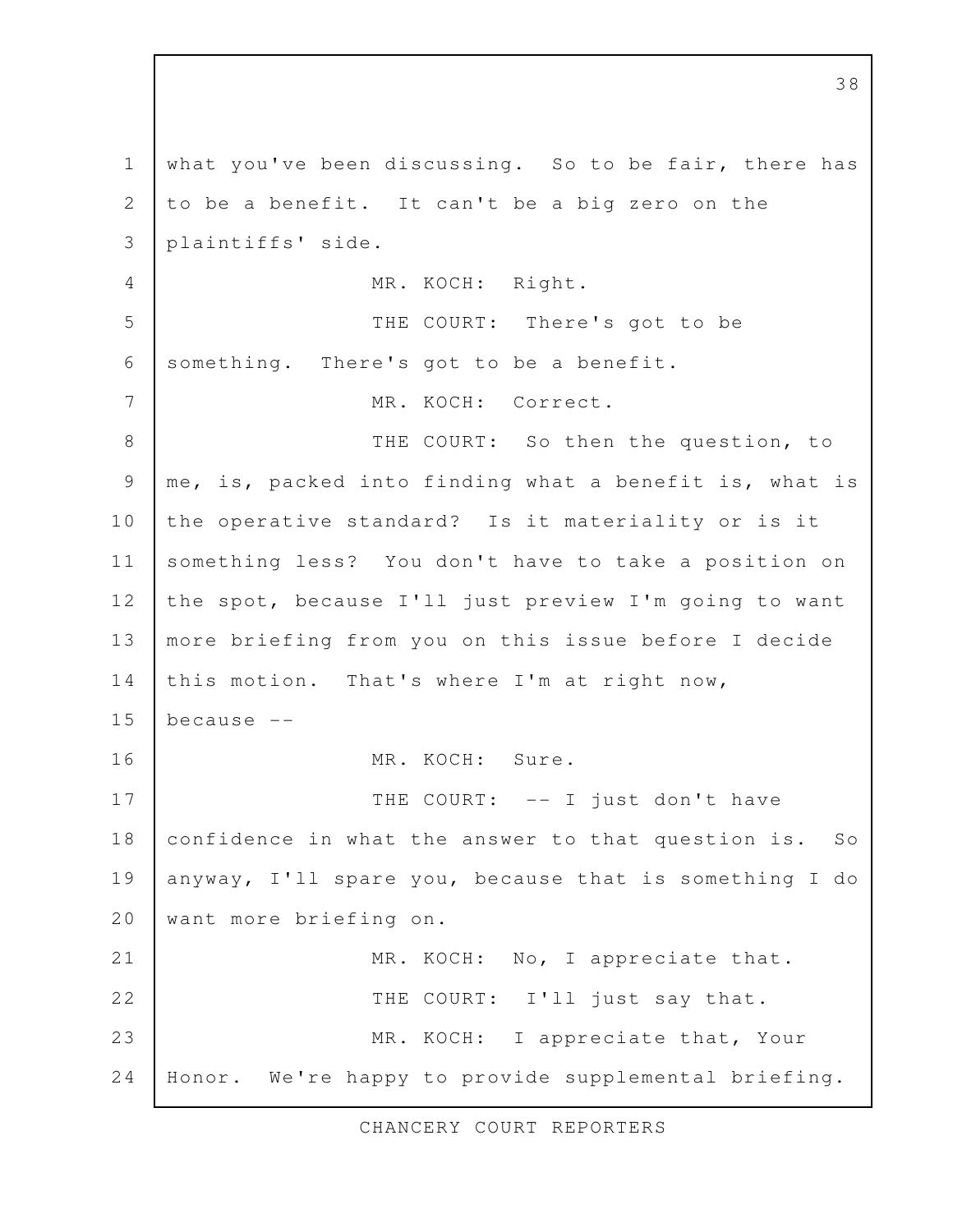I think that is an important question and, obviously, it's better to have thorough, well-thought-out briefing than for me to pontificate. THE COURT: Yeah. MR. KOCH: One other thing, just for Your Honor, on the unknown claims. In this situation they are tethered pretty tightly to the deal itself. So it's not just whether there's any unknown claims whatsoever, you know, relating to anything. It's unknown claims relating to the issues that were in the litigation where Mr. Long was able to take discovery. So that would give me some comfort. But obviously, if that's something Your Honor wanted supplemental briefing on, we can do that as well. THE COURT: I had two issues with that, and that's the other one. I'm sorry. I didn't mean to speak over you. And it's difficult for me. Because, look, I understand. I used to write these things and negotiate these things from both sides. And anybody on that side of the courtroom wants the broadest release in the universe possible, and that includes anything unknown. MR. KOCH: Sure. THE COURT: I'm just trying to 1 2 3 4 5 6 7 8 9 10 11 12 13 14 15 16 17 18 19 20 21 22 23 24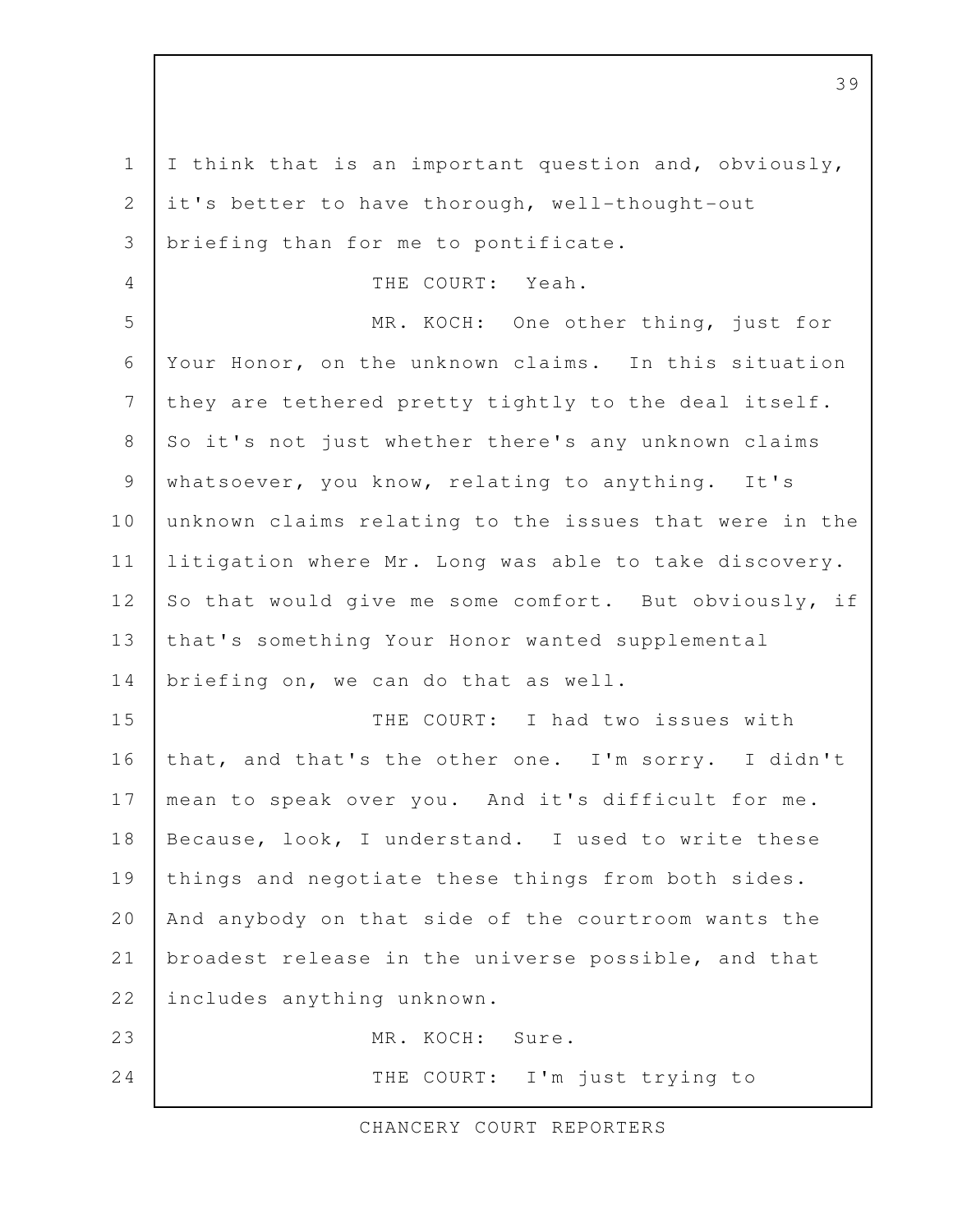understand why that makes sense in this context. Especially when the ante is, like, down in the weeds here. I mean, it's not like you guys are agreeing to pay another \$2 per share -- it's not even a cash deal -- or to adjust the exchange ratio in a way that's fairer to Trulia stockholders, or anything like that. MR. KOCH: Right. THE COURT: We're talking about the underbelly of settlements. All right. I'll spare you, Mr. Koch, because I am going to want some briefing on this. MR. KOCH: And we appreciate the opportunity. THE COURT: All right. I don't think -- did you have anything else you wanted to add, Mr. Long? MR. LONG: I don't know if it would be helpful. THE COURT: All right. MR. LONG: The only other point I would make with respect to unknown claims is the fact that we did disseminate -- defense disseminated - almost 13,000 copies of the notice, and not one 1 2 3 4 5 6 7 8 9 10 11 12 13 14 15 16 17 18 19 20 21 22 23 24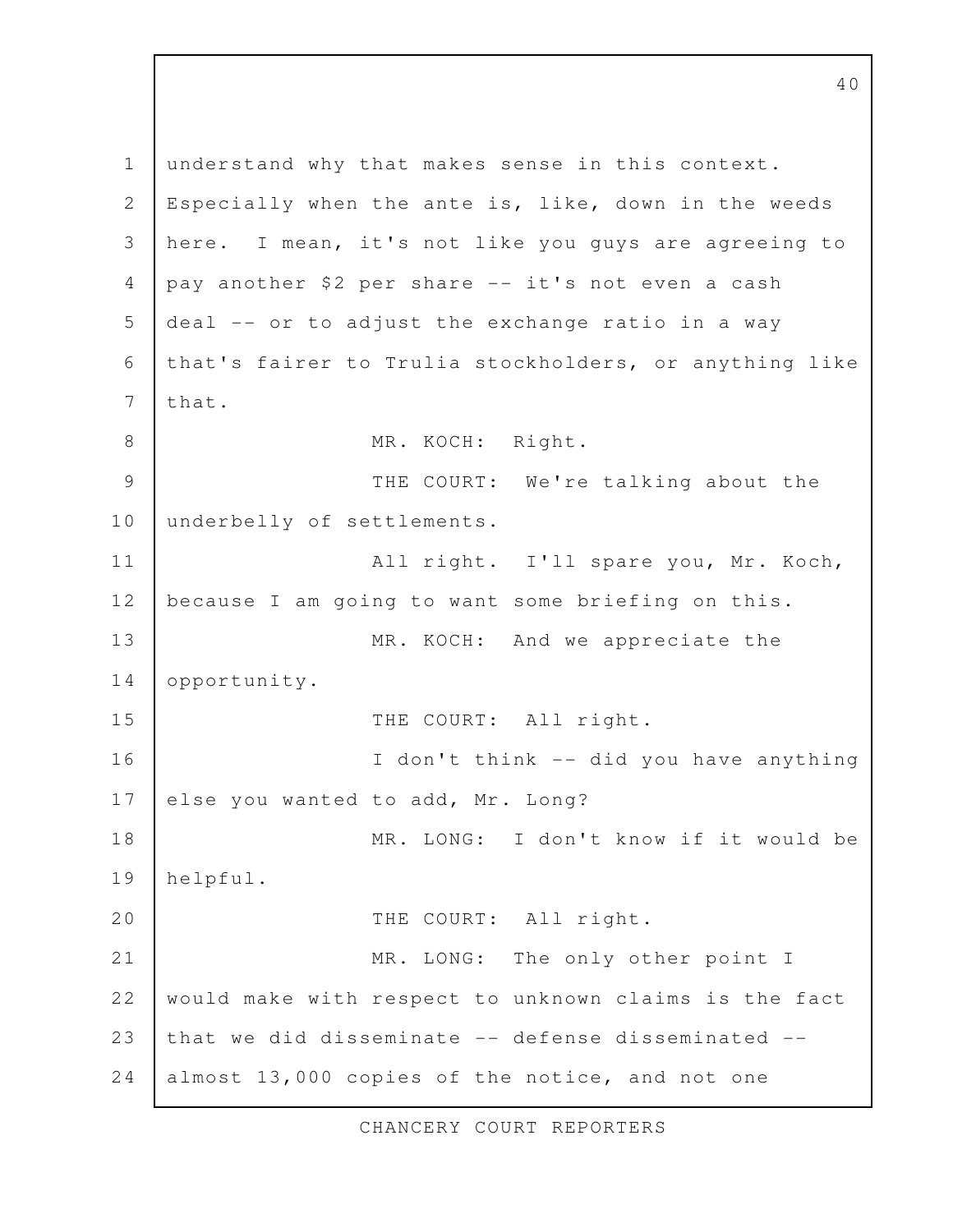stockholder wrote a letter, called -- THE COURT: What rational stockholder would take the time to do anything here? MR. LONG: Well, no, no. And I think there's an answer to that question, and I think it's one that has claims that we didn't know about. And in the past, in my experience, we have had situations in other courts and other cases where perhaps there was a securities fraud case that may have, arguably, some tangential relation to the deal. THE COURT: Yeah. I mean, the one that's coming to mind to me -- and I could be wrong about this, because I was just trying to do this from memory in speaking about this with my clerks -- is the MCA Matsushita case. MR. LONG: Uh-huh. THE COURT: You know, I could have these facts wrong, full disclosure, but my vague recollection is that there was a settlement, probably not dissimilar to this one, that was approved by the Court with a very broad release. There was a very - looked really good -- my firm had some involvement in it, so that's a disclosure, so maybe I'm biased on this -- a discriminatory tender offer claim to be 1 2 3 4 5 6 7 8 9 10 11 12 13 14 15 16 17 18 19 20 21 22 23 24

CHANCERY COURT REPORTERS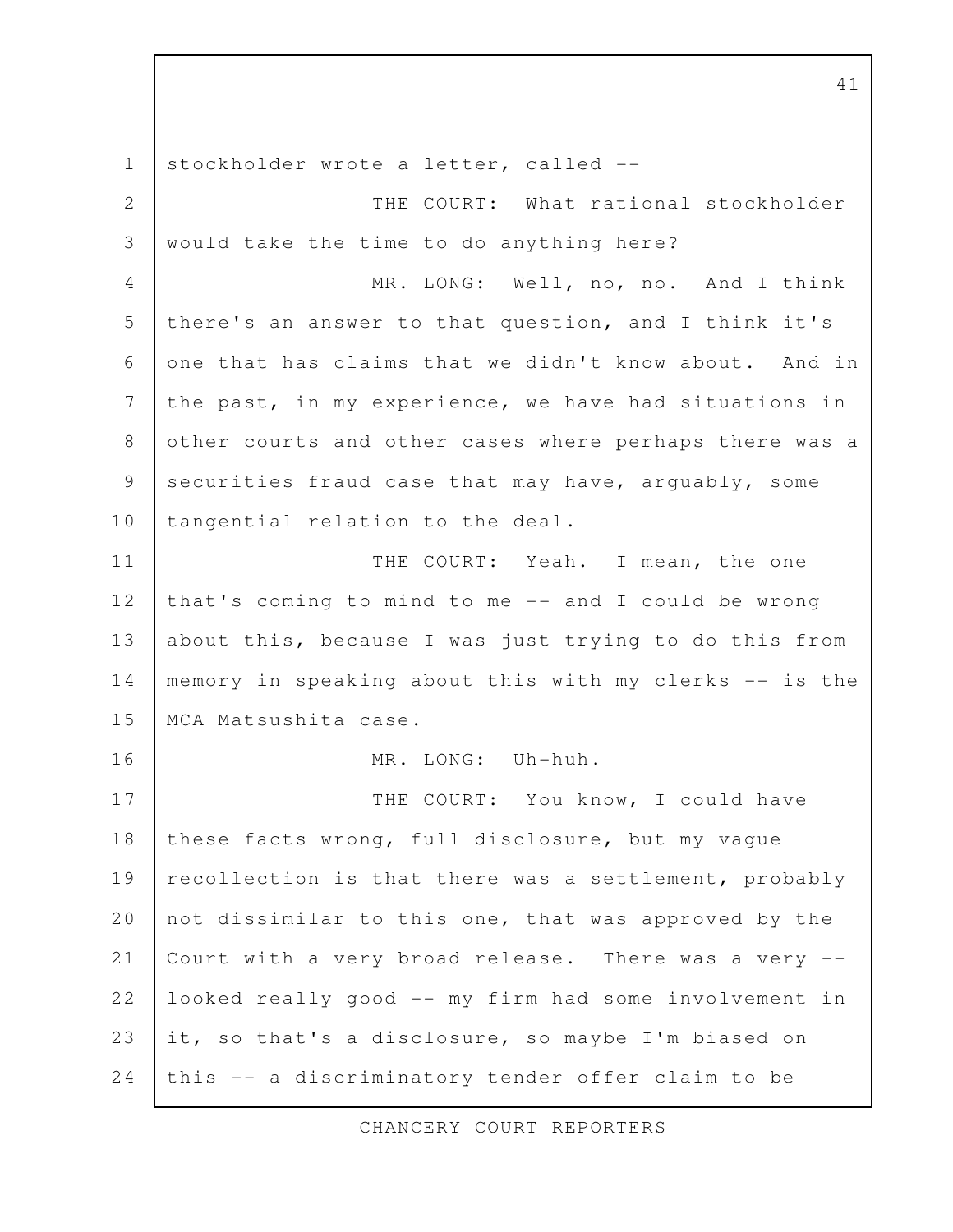litigated that was ultimately barred by virtue of the release that was entered. And at the time, that wasn't even a glimmer in anybody's eye, but it ended up knocking out what potentially could have been a very valuable claim. Now, I could be wrong. Maybe it was known at the time and I could be wrong about that. But that did cross my mind. MR. LONG: I had a case in Philadelphia County involving an acquisition of Sovereign Bank by Santander, and there were related - this is arguably -- THE COURT: Right. MR. LONG: And as sure as the day is long, they came in and argued. You know, and once they were to effect a concession from the defendants that the scope of the release, in fact, didn't cover those claims, that went away. THE COURT: Okay. MR. LONG: So it's -- it has happened. THE COURT: All right. So as I've already told everybody, I'm going to take this under advisement. I'm not comfortable yet with approving the settlement on the 1 2 3 4 5 6 7 8 9 10 11 12 13 14 15 16 17 18 19 20 21 22 23 24

CHANCERY COURT REPORTERS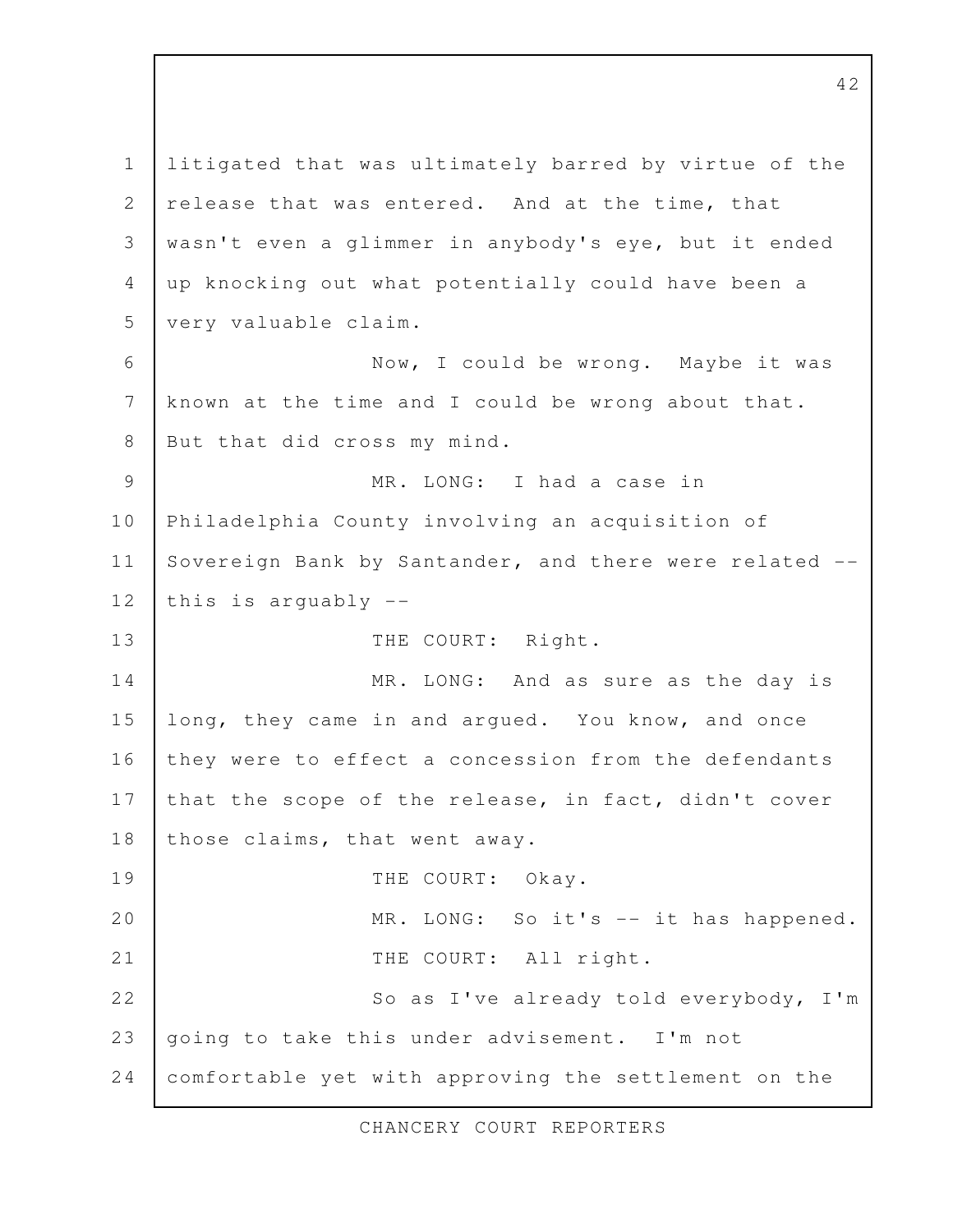spot or making a call on it, but I want additional briefing. And it's really on two issues that I think are important that I get your positions on in a thoughtful way before I rule. One issue -- and I'm going to do my best to articulate it to make this as precise as possible -- is in a disclosure-only settlement, which is what we have here, what standard do I have to apply in considering the supplemental disclosures? And what I mean by that is I understand all the law that settlements have to be fair, reasonable, adequate, and that evaluates the give and the get. And I understand all the law that says there has to be a benefit conferred. But in determining the benefit, is the standard that the supplemental disclosure must be deemed material in the traditional securities law sense of what materiality means, to alter the total mix of information, or is it something different? And if it's something different -- i.e., helpful information, or marginally useful information - whatever that standard may be, what is the standard? That's one issue. The second issue on my mind, I'm going 1 2 3 4 5 6 7 8 9 10 11 12 13 14 15 16 17 18 19 20 21 22 23 24

CHANCERY COURT REPORTERS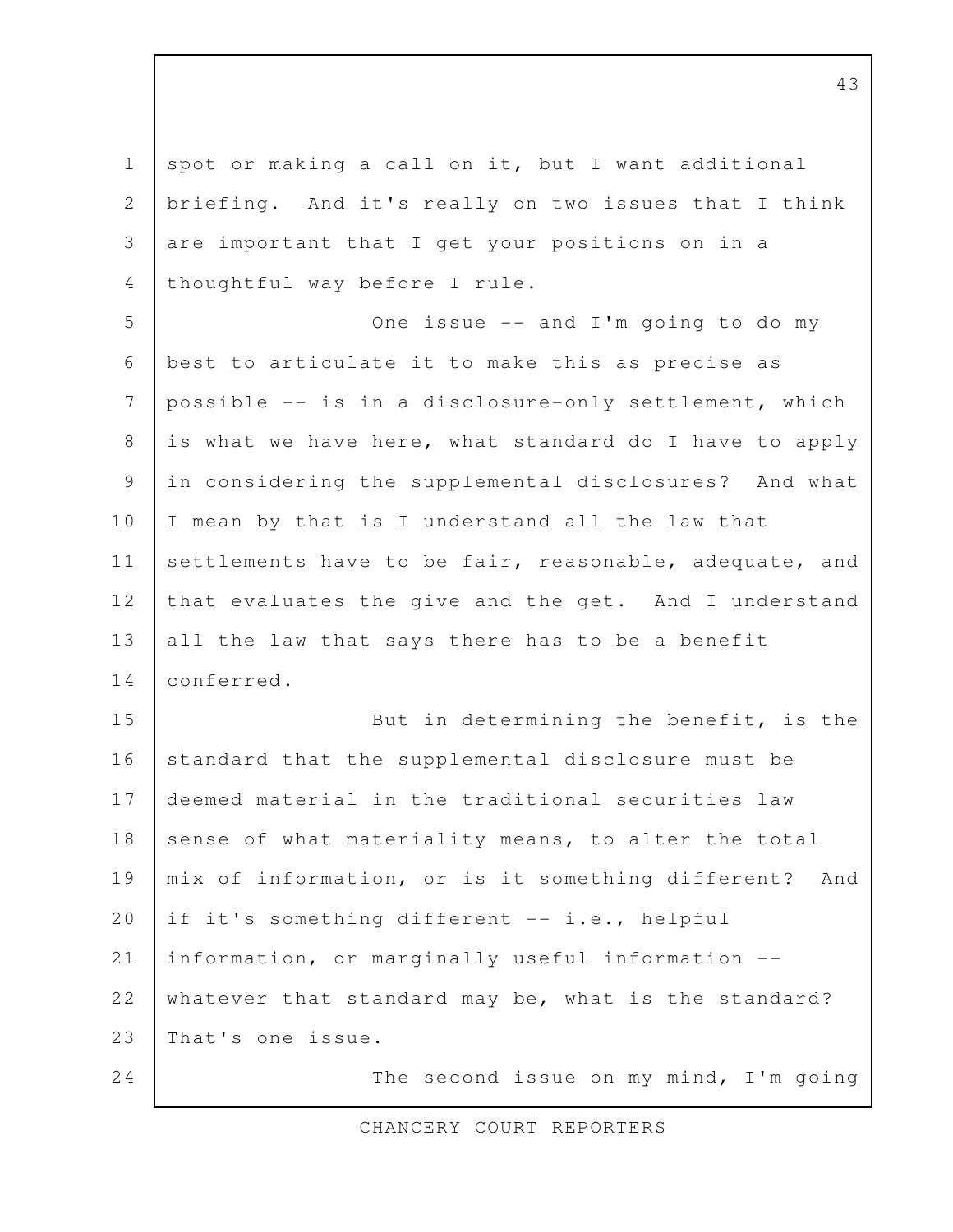to have a harder time articulating how to look at it. What's troubling me is the inclusion in the release, in particular in this circumstance, of unknown claims. And I expect I'll hear from you it's common, traditional, always happens. Okay, fine. I'll cede that territory. But does it make sense? And if so, why does it make sense that the Court would be endorsing releases with unknown claims included in them? Here, three depositions were taken, two in an adversarial posture, one in a post-MOU posture. Okay. Maybe the tires were kicked on whether the sales process was any good or not. Additional things -- and you have a record, and people can say those are things that legitimately should be released -- but why go beyond where the tires have been kicked into this unknown realm, especially if the consideration on the other side -- assuming for the sake of argument it's not a zero -- is marginal? That's the other question on my mind. I'm not sure I can articulate it better than that. If you have questions, I'll be glad to try to answer them, but those are the two issues on my mind. This obviously wasn't presented to me 1 2 3 4 5 6 7 8 9 10 11 12 13 14 15 16 17 18 19 20 21 22 23 24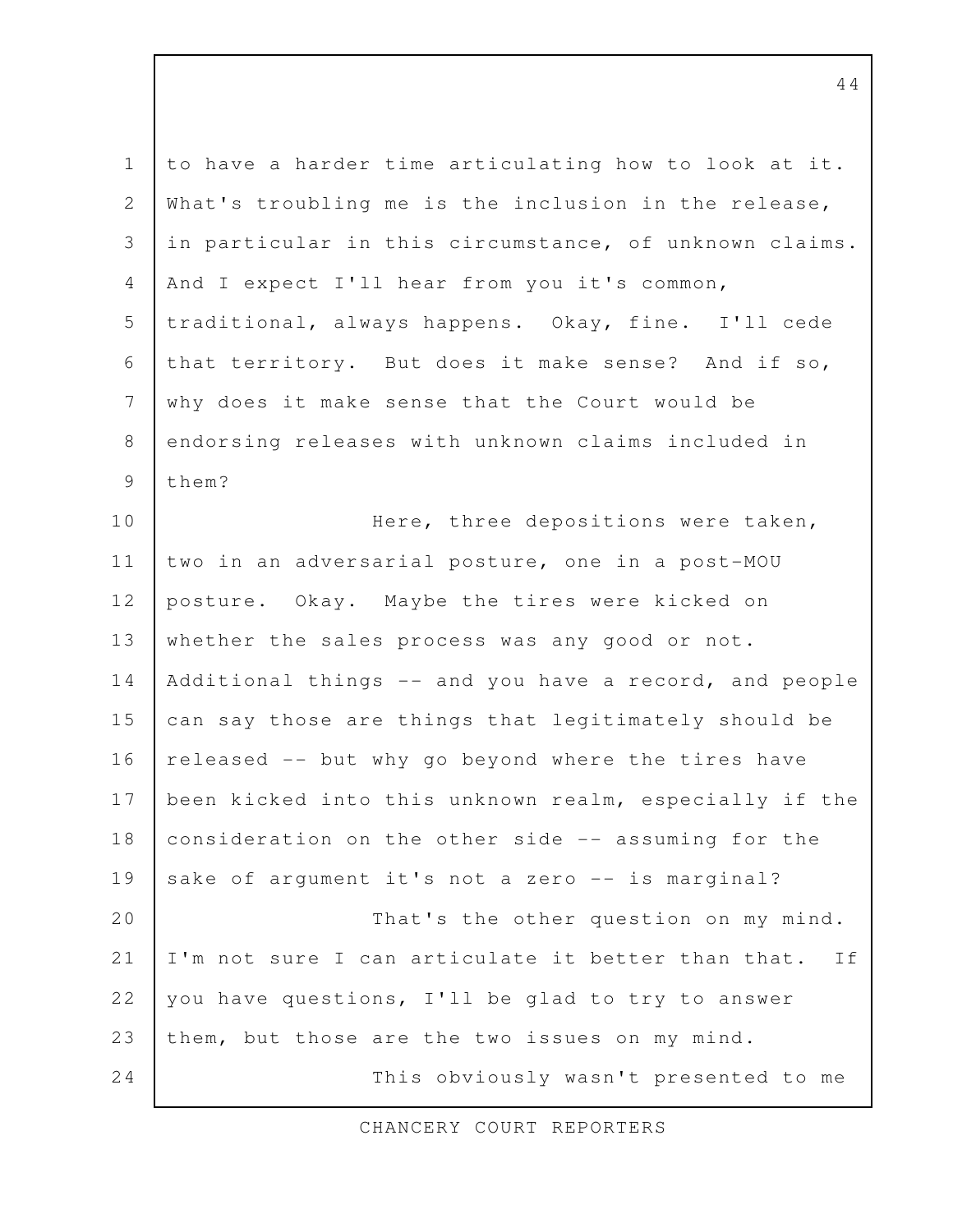in any rush, so I'm not in any rush to get the submissions. If you can give me something from each side in 30 days, I'd appreciate it. And then I'm going to take it under advisement. All right? Thank you, Counsel. (Court adjourned at 10:53 a.m.) - - -